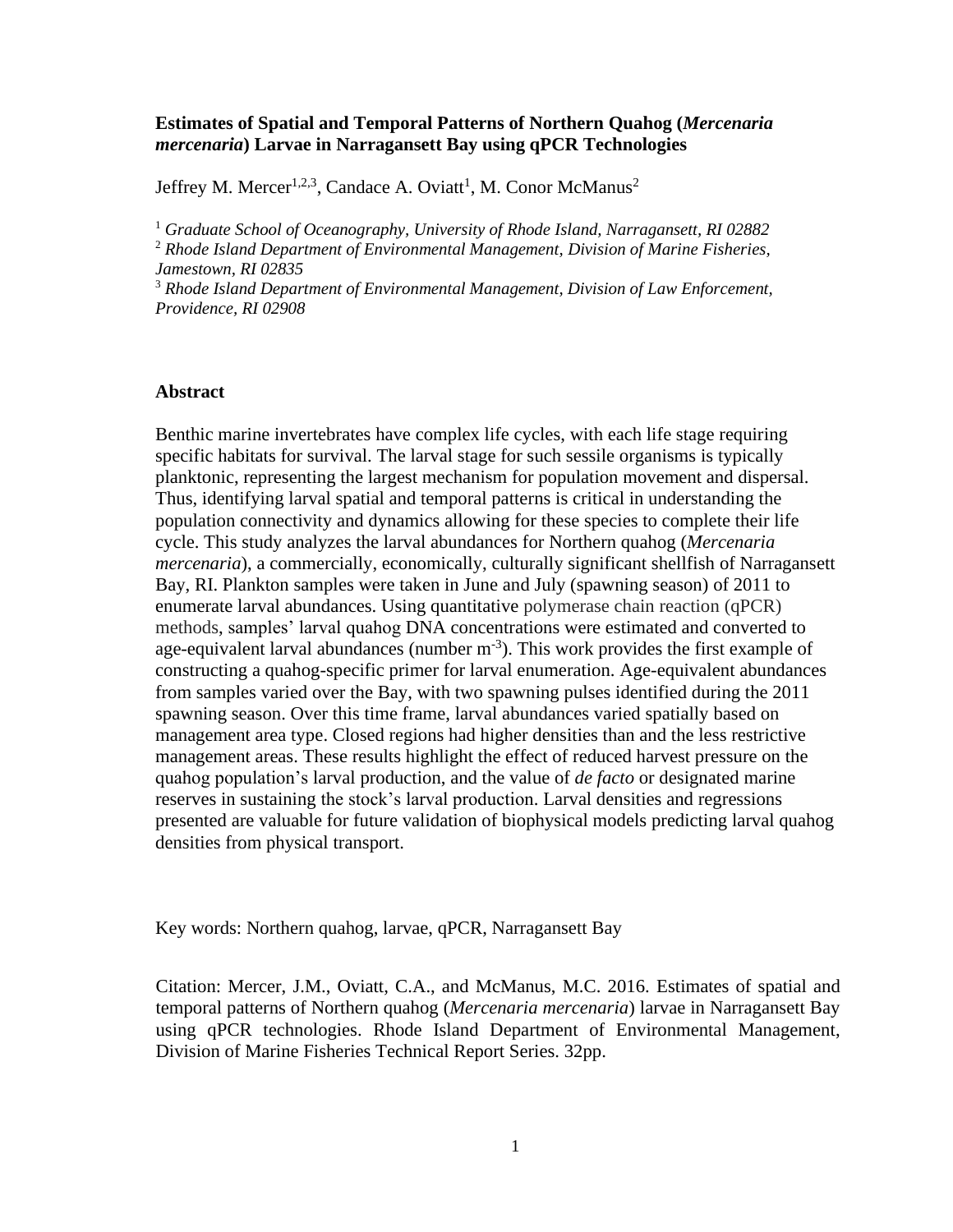### **Introduction**

Many marine species exhibit life cycles with stages requiring different habitats. Such requirements often result in life stages spatially segregated. For marine benthic invertebrates, life cycles usually consist of a demersal spawning stock releasing small pelagic eggs to be transported by tidal and ocean currents. Given that many of these species are sessile in their benthic phases, the early planktonic stage serves as the sole dispersal mechanism. Therefore, the dispersal of planktonic the larval stage is fundamental in structuring local and meta-population dynamics, genetic diversity, and the resiliency of populations to human exploitation (Cowen et al., 2007). Additionally, larval dispersal and transport become critical components of the life cycle for ensuring population connectivity between successive life stages, maintaining recruitment, and sustaining a harvestable population (Llopiz et al., 2014)

Larval dispersal has traditionally been assessed by modeling larvae as passive particles, with prevailing currents dictating larval trajectories. While some studies support show evidence for passive behaviors during larval transport (Scheltema 1995, Miller and Shanks, 2004), a mounting body of evidence suggests this view is inaccurate for many species that exhibit active behavior at specific larval ages or in response to environmental cues (Pawlik and Butman, 1993; Welch and Forward, 2001; Baker and Mann, 2003; Reyns et al., 2007). Accounting for larval behavior in dispersal modeling has shown to increase local planktonic retention, whereas passive dispersal via currents suggests longer distance transport (Cowen et al., 2006). Studies quantitatively tracking larval transport, have also found that the transport larvae do not necessarily match that of passive surface drifters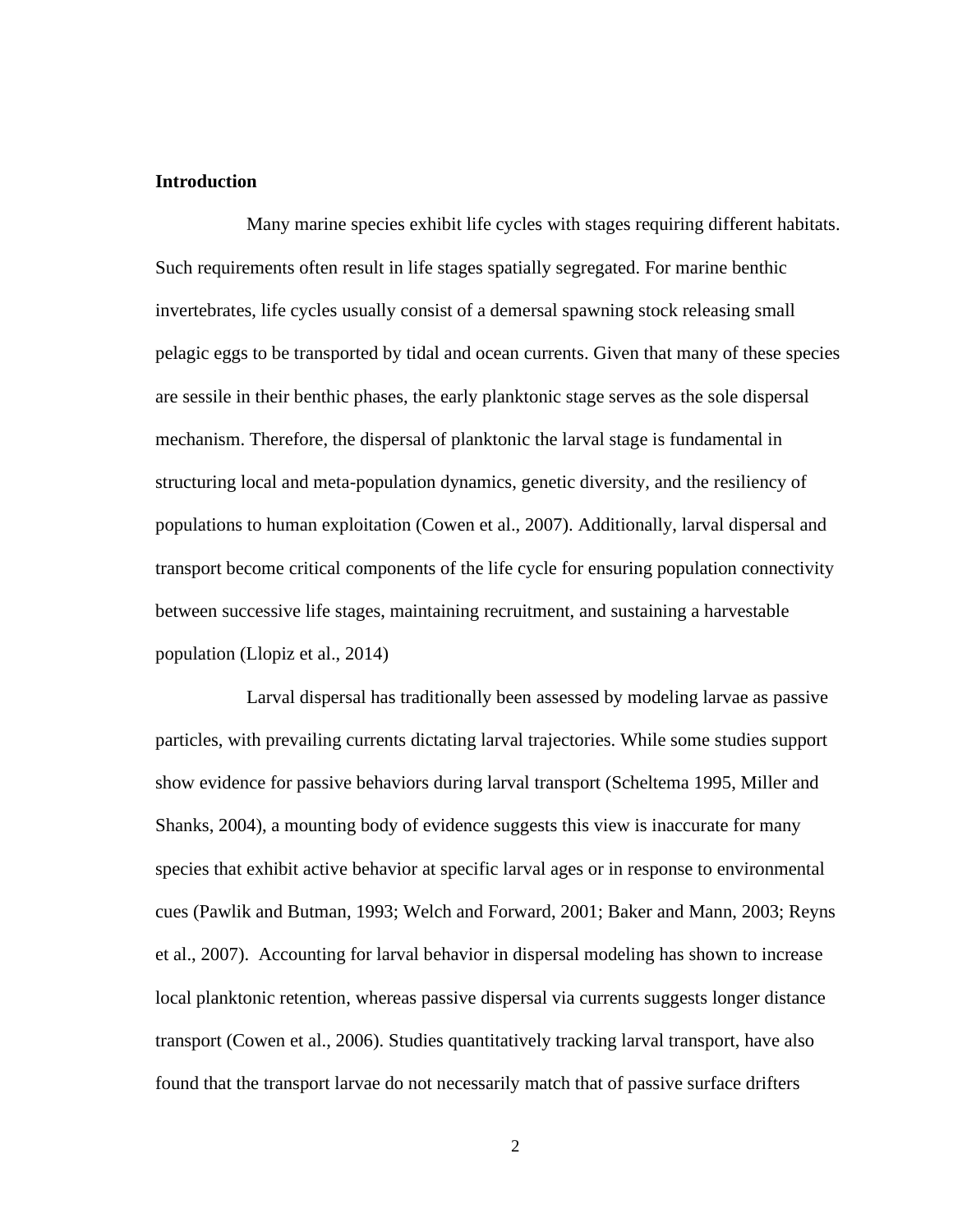(Arnold et al., 2005). With evidence for both passive long-distance planktonic transport and local planktonic retention, there is a critical need to quantify true planktonic transport and local densities, and incorporate this knowledge into spatial management strategies (Hare and Walsh, 2007).

Understanding larval behavior, seasonality, and spatial distribution is imperative for properly managing economically significant shellfish species. Northern quahogs (*Mercenaria mercenaria*, or hard clams) are an important cultural and economic species found throughout the coastal northwest Atlantic, spanning from the Gulf of St. Lawrence through the Gulf of Mexico (Henry and Nixon, 2008). The Narragansett Bay, Rhode Island (Figure 1) quahog commercial industry also supports the largest fishery solely harvested in the Bay, with an ex-vessel value of over \$5.4 million and supporting over 500 active shellfishers (ACCSP, 2016).

Northern quahogs also provide a significant ecological function in estuaries by filter feeding suspended organic matter and phytoplankton from the water column (Doering et al. 1986). The quahog is unique because it is one of the few species that has likely benefited from the anthropogenic impact of Narragansett Bay. Stable isotope analyses have shown that a large portion of the diet of quahogs obtained in the upper Bay region is derived from nutrients entering the bay as sewage (Oczkowski et al, 2008). Field studies also indicate that quahog predation is reduced by intermittent hypoxia induced by eutrophication and stratification, presumably because sedentary quahogs are more tolerant to low oxygen levels compared to their mobile predators that migrate out of areas during hypoxic conditions (Altieri, 2008).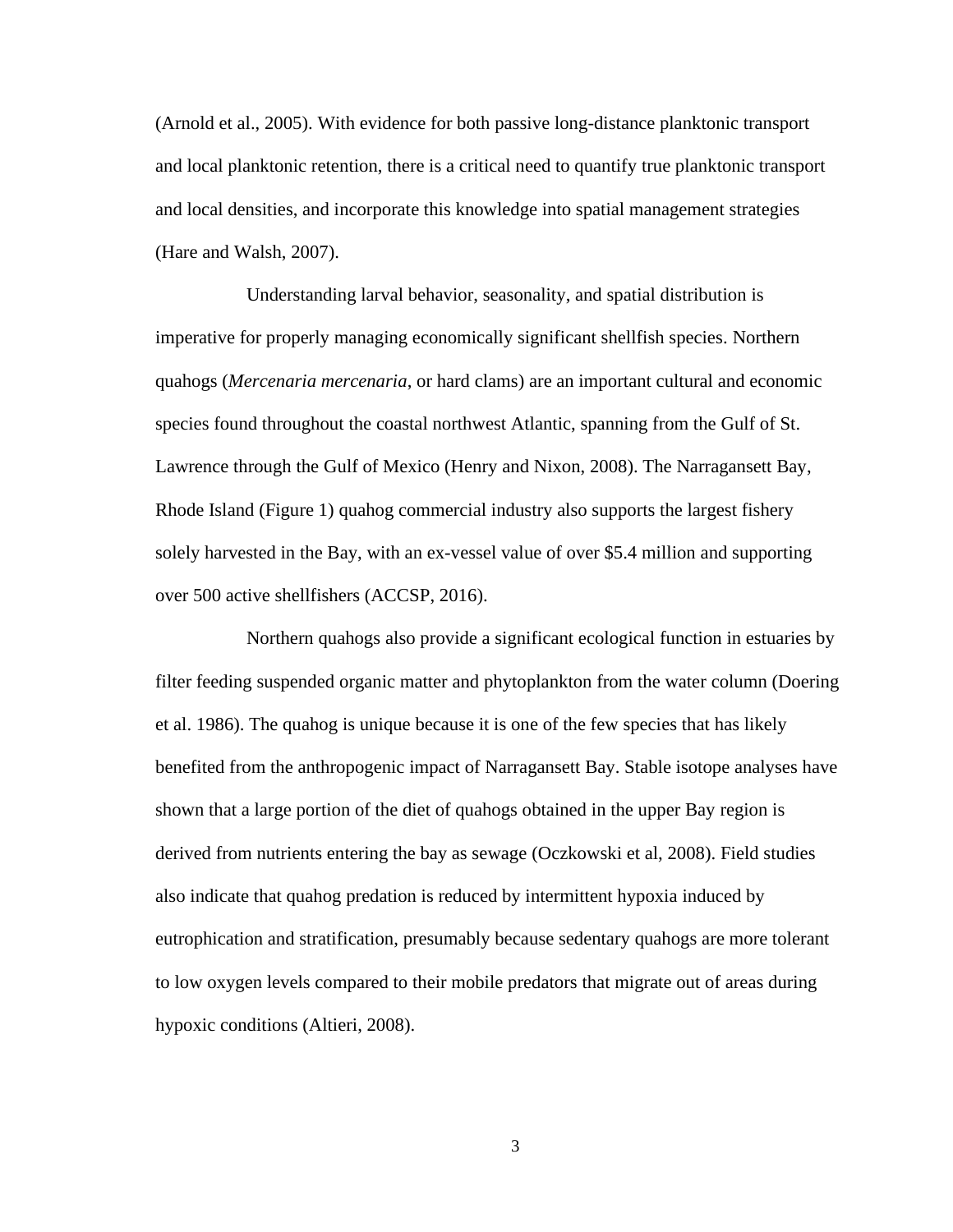Rhode Island management strategies involving closed areas for shellfishing due to pollution and runoff have been advantageous for sustaining quahog spawning stock and larval production. Approximately 27% of the Narragansett Bay is permanently closed to harvesting shellfish due to the human-health hazards associated with the consuming polluted shellfish (RI DEM Office of Water Resources, 2014). These non-harvested polluted areas therefore serve as *de facto* marine reserves where quahog biomass tends to accumulate and individuals can extend their life spans (Rice et al., 1989). Analyzing the quantity and distribution of larvae from areas closed to harvest and the reproductive contribution of these areas to the Narragansett Bay egg production is critical in developing appropriate management strategies for the quahog resource and fishery.

Biophysical models have been a common tool quantify benthic invertebrate larval abundances spatially, including the quahog (Arnold et al., 2005). However, most of these models are purely theoretical and have not been validated with quantitative measurements of larval densities spatially (Metaxas and Saunders, 2009). Observed invertebrate larval densities are often not used in these models due to the time intensive methods (i.e. sampling, species identification, enumeration). Microscopic identification of early stage bivalve larvae is particularly difficult (Loosanoff et al 1966; Le Pennec 1980); later stage larvae may be identifiable, but still require considerable expertise, effort, and time (Chanley and Andrews 1971). In the case of quahogs, a molecular testing has revealed that morphological identification of northern quahog larvae can result in a false positive rate of nearly 100% in natural plankton assemblages (Perino, et al.2008).

Given the complexities and difficulties with manual identification of marine fish and invertebrate larvae, nucleic-acid–based technology has emerged as an appealing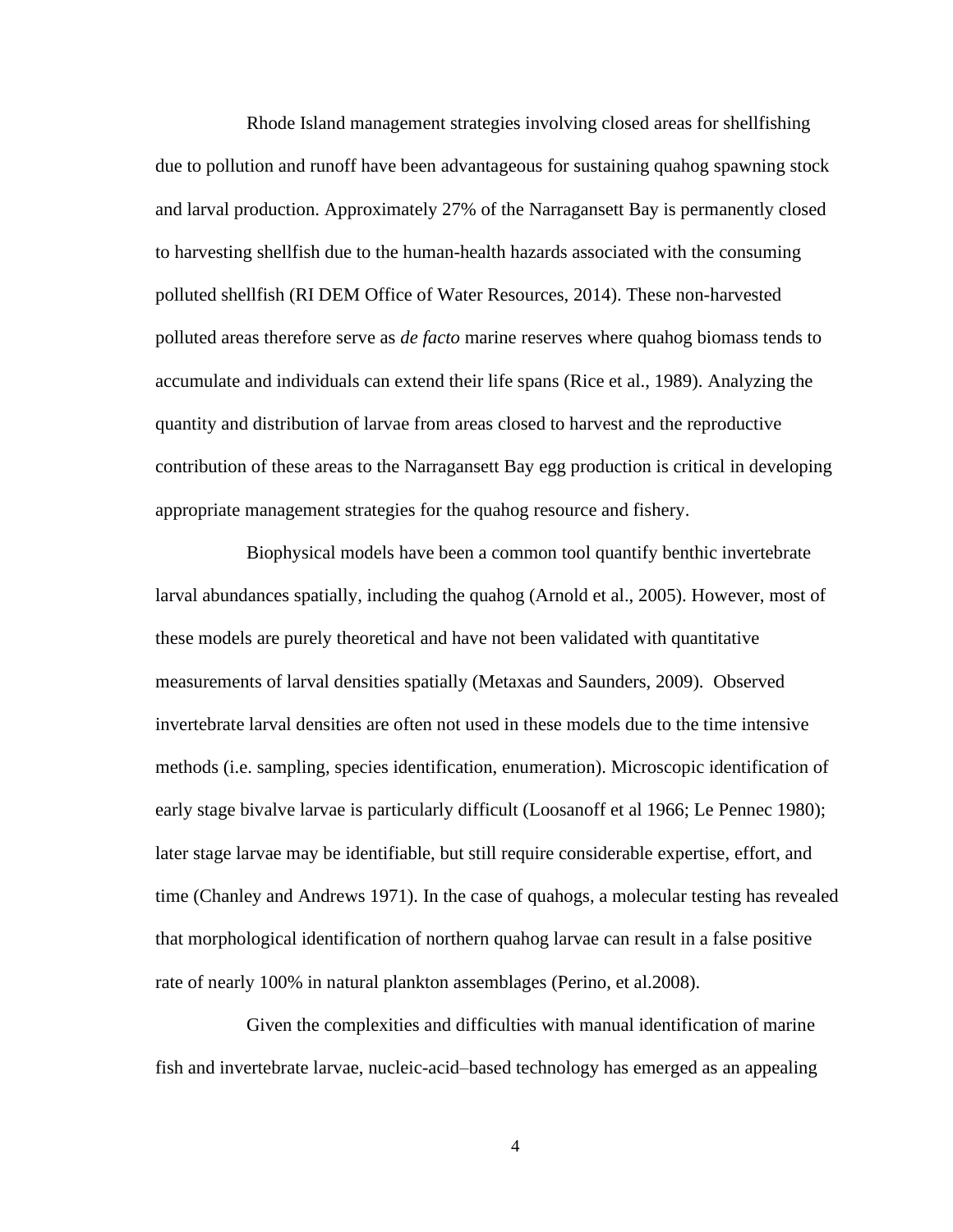technique because of its potential to resolve two of the major constraints on larval transport studies: identifying and quantifying invertebrate larvae. Polymerase chain reaction (PCR) is a technique used to exponentially amplify a target sequence of DNA (Saiki et al., 1988). This technique has aided in accurately identifying the presence of microorganisms in samples. Quantitative PCR (qPCR) further allows to enumerate the amount of DNA by measuring fluorescence of double stranded DNA, providing estimates of total DNA and proxies for abundances. qPCR techniques have proven effective in quantifying specific phytoplankton species in mixed samples of marine plankton (Hosoi-Tanabe and Sako, 2005; Zhu et al., 2005; Countway and Caron, 2006). Vadopolas et al. (2006) showed that qPCR could be used to quantify mollusk larvae accurately down to a fraction of an individual larva when examining monocultures of pinto abalone larvae. In addition, Wight et al (2009) determined that Olympia oysters could be accurately enumerated using qPCR when combined with a mixture of larvae from 11 other common pelagic microorganisms.

This study aims to quantify quahog larvae from plankton samples during the spawning season in Narragansett Bay using qPCR. Quantifying larval densities will allow for describing the spawning period for quahog and areas of critical important for supporting larval production. Larval densities are also compared by region's management strategies to understand the importance of different management strategies in supporting one of Rhode Island's largest fisheries.

### **Methods**

#### *Primer Development, Larval Production and Standard Curves*

A quahog specific primer for the mitochondrial DNA (mtDNA) locus encoding the cytochrome oxidase I gene (COI) was developed for this study. The COI gene has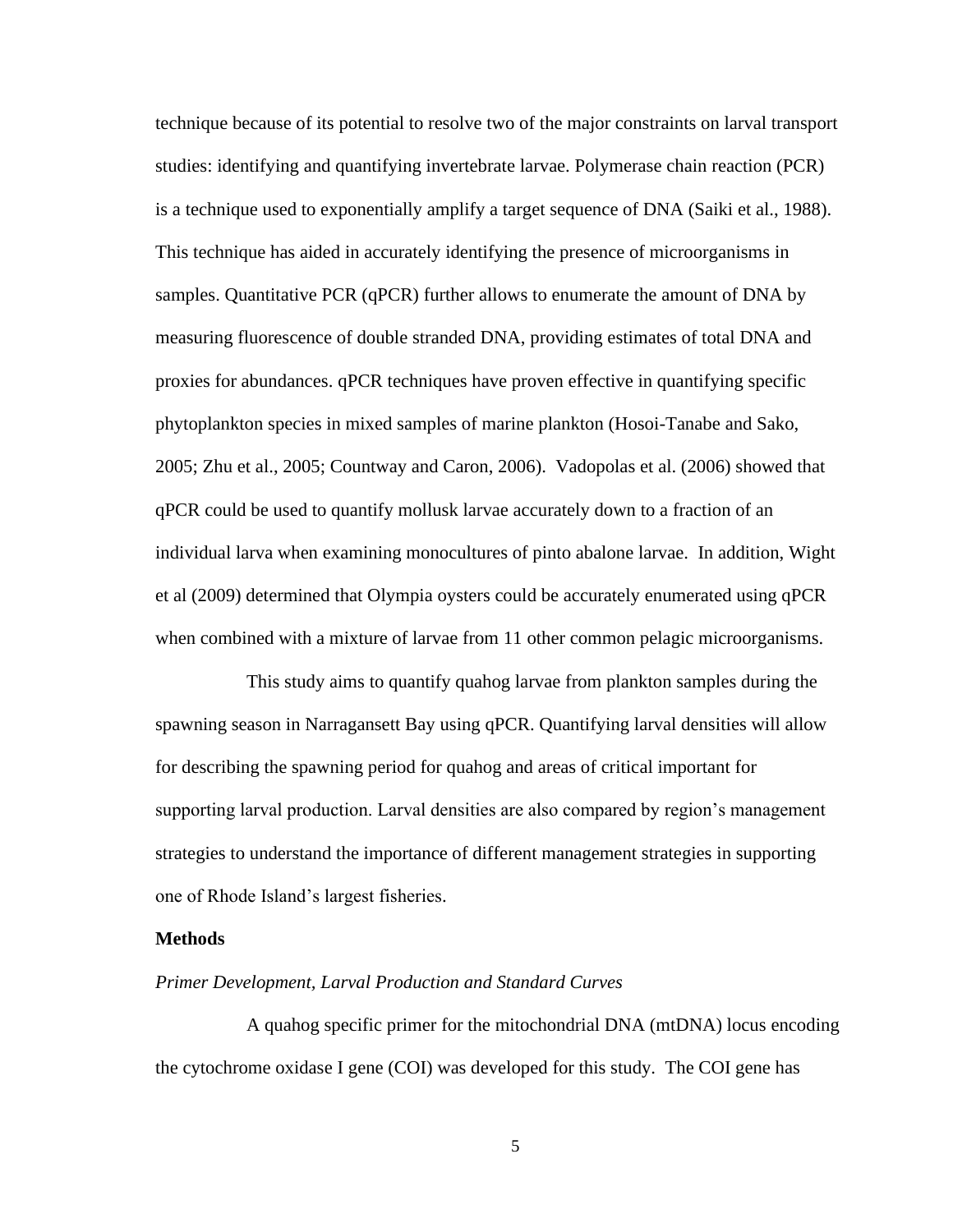been used for species identification due to its relatively rapid rate of evolution (Hebert et al., 2003). Hare (2000) found that the primer could be used to differentiate commercially important bivalve species; however, this quahog specific primer of the COI gene was found to produce some false positives, principally the amplification of the amethyst gem clam *Gemma gemma*, a highly abundant bivalve in New England coastal waters and a close relative of the quahog. Thus, a new quahog specific primer was developed in this study. A melt curve analysis, or dissociation curve, was used to detect spurious amplifications and the formation of primer-dimers or amplification of other regions of the genome. The reactions in this study used SYBR green as the reporter dye, which fluoresces when it binds to any double stranded DNA (Zipper et al., 2004). PCR products melt as they heat to a characteristic temperature, becoming single stranded and releasing the SYBR dye and decreasing fluorescence. The melting temperature is based on the length and base content of the PCR product.

A pure culture of quahog larvae was needed in order to test specificity of the quahog specific primer and the effectiveness of the qPCR method in unfiltered sea water samples. The pure culture was also required to obtain estimate mitochondrial DNA (mtDNA) concentrations in individual larvae to convert mtDNA quantity to number of larvae. Indoor phytoplankton production and heated seawater systems were used to condition and spawn quahogs and obtain larvae of known ages. After initiating adult quahogs spawning, sub-samples of larvae were preserved daily over a ten-day period to sample known aged larvae. A 10-day period was chosen to match the reported average larval duration of quahogs (Carriker, 1961). Obtaining age-specific larvae allowed for understanding how the quantity of mtDNA differed with age.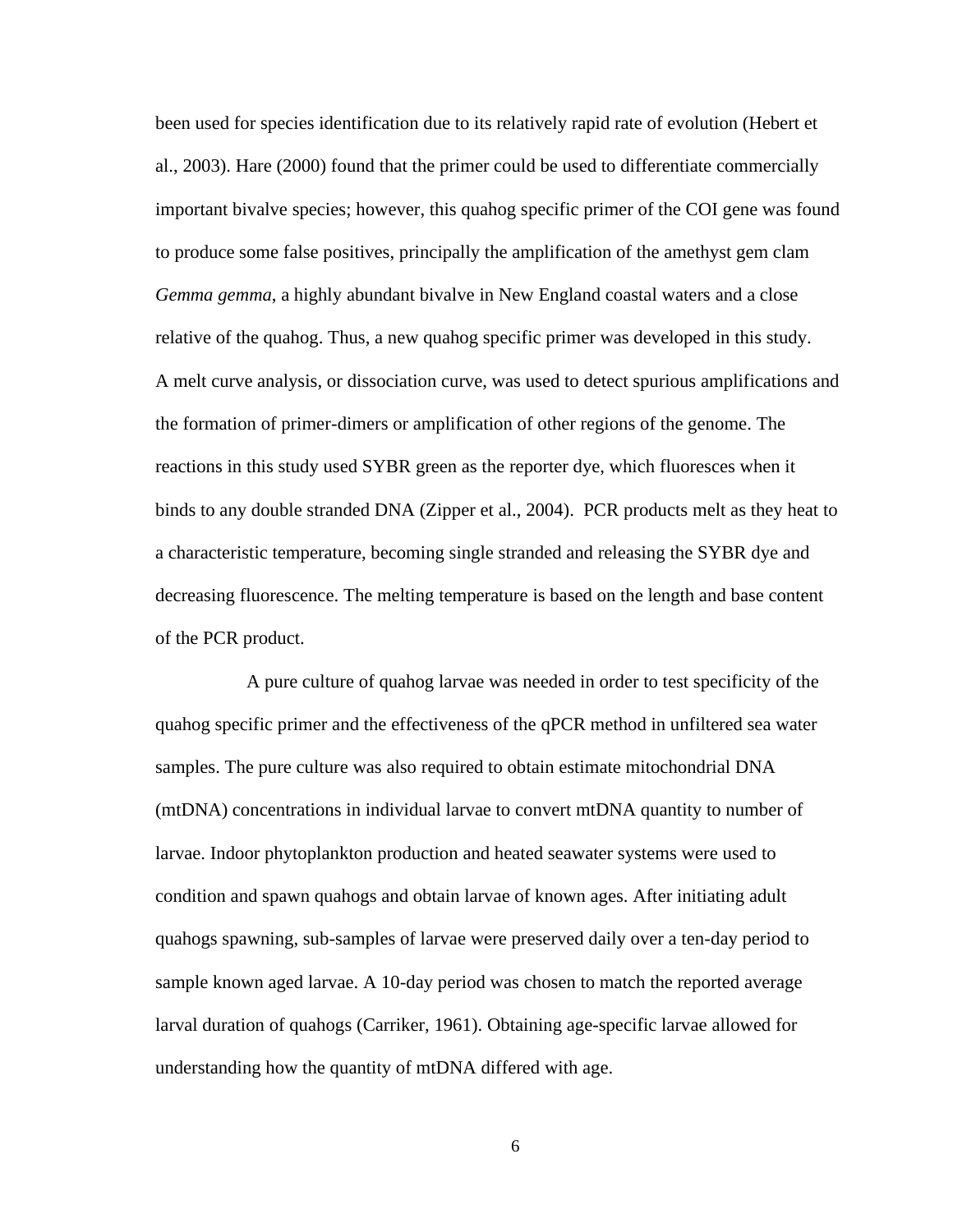A light microscope was used to pipette known quantities of larvae (from 2- 1000 individual larvae) into a series of microcentrifuge tubes qPCR. This process was performed for 3, 5, 8, and 10-day old larvae. Standard curves were developed for different quahog larval ages relating the age and quantity of larvae to the PCR cycle. An analysis of covariance was completed on the standard curves obtained from 3, 5, 8, and 10-day-old larvae.

When aged larvae from 3 to 10 days old were tested, they produced significantly different Ct levels, indicating different starting DNA template quantity (Figure 3). This result indicates that larger, older quahog larvae have more DNA than younger, smaller larvae, contrary previous research on other mollusks (Vadopolas et al. 2006, Wight et al. 2009). As such, without further calculation, only total quahog DNA in the samples could be used as a proxy for quahog densities. The amount of DNA in an individual larvae increased exponentially with age (Figure 2):

$$
DNA_{larva} = DNA_{egg}e^{0.3(age)}
$$

Assuming that total larval mortality is 95% over the average 10-day larval period with the same exponential rate, but of decay and not growth, a mortality model was derived to estimate the number of larvae at any age in the samples:

$$
N_{larvae} = N_{egg}e^{-0.3(age)}
$$

These relationships allowed for converting total DNA to an age-equivalent abundance. Similar approaches have been previously used in estimating instantaneous mortality for larval fish (Houde, 1989), with the estimated 95% mortality from egg to settlement stages derived in this study  $(Z=0.3)$  also falling within the range of the only published estimates of quahog larval mortality (Butet, 1997).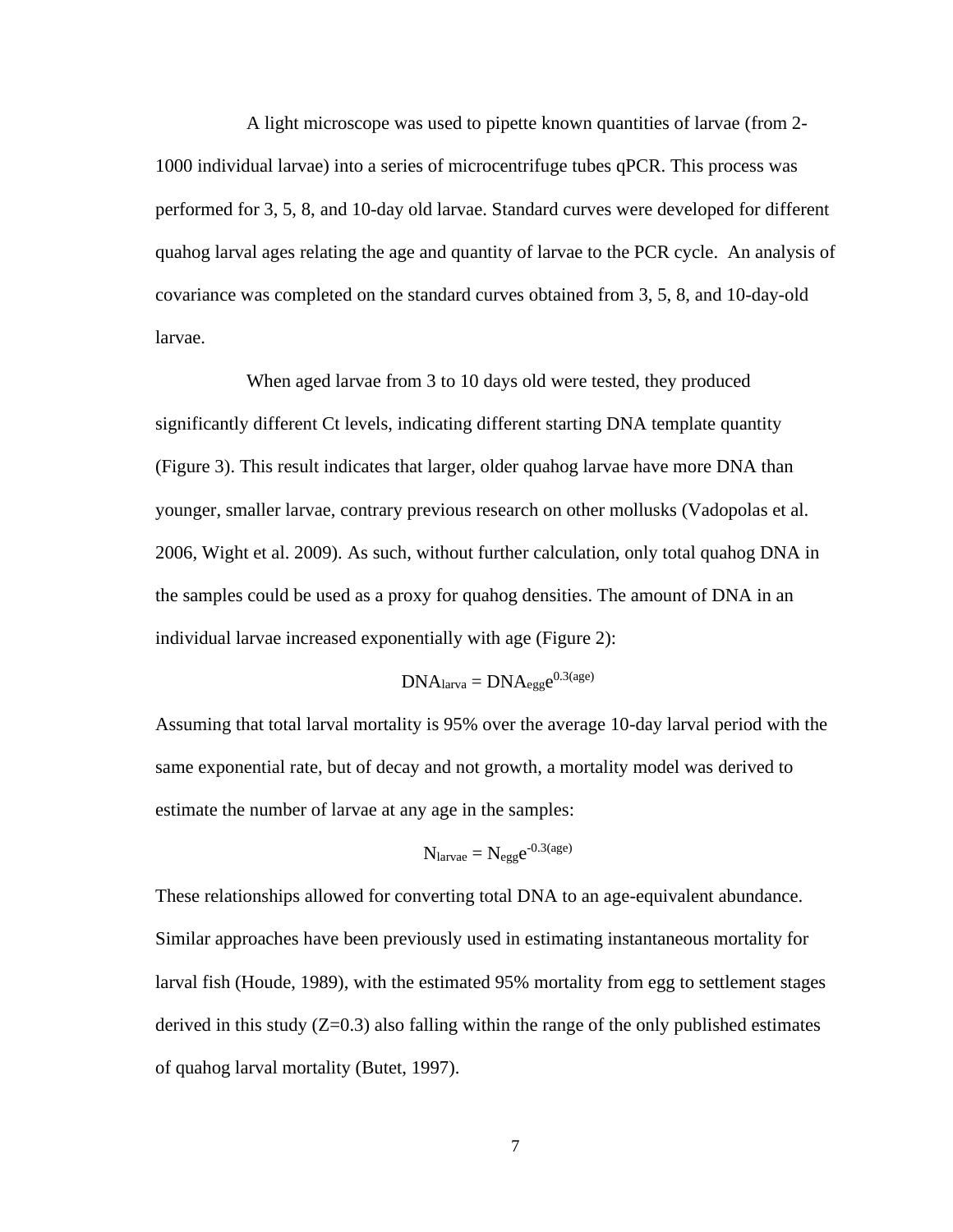### *Field Sampling*

In 2011, larval sampling was conducted over a six-week period beginning June 15 and ending on July  $20<sup>th</sup>$ . This time period encompasses the majority of the typical spawning season of quahogs, usually beginning when the seawater temperature reaches 20°C (Loosanoff, 1937). Samples were taken at sixty sites throughout Narragansett Bay on a weekly basis to ensure high and feasible spatial and temporal coverage (Figure 1). The sampling sites were chosen based on physical characteristics, such as prominent geological features and known current patterns (Chen et al. 2008; Pfeiffer-Herbert et al., 2015). However, existing features, such as defined closed and managed shellfishing areas (Figure 1, Table 1) or navigation buoys, were also used in site selection in recognition of the longterm goals of a spatial management plan being developed and evaluate larval densities of these areas.

At each site, fifty liters of surface water were filtered through a 40 µm mesh sieve. The plankton collected on the mesh sieve were rinsed into a small glass jar and preserved in 50 ml of ethanol, thus 1 ml of preserved sample was equal to 1 liter of seawater. Time of day was also recorded assess tidal state during sampling.

# *qPCR Analysis*

DNA was extracted from 1 ml subsamples of the field samples for quantification using qPCR. Initial DNA extractions of field samples utilizing methods from prior studies of bivalve larvae genetics (Hare et al., 2000; Vadopolas et al., 2006; Wight et al., 2009) resulted in no amplification in the field samples, likely because the DNA extraction techniques did not effectively remove PCR inhibitors. To reduce inhibitors,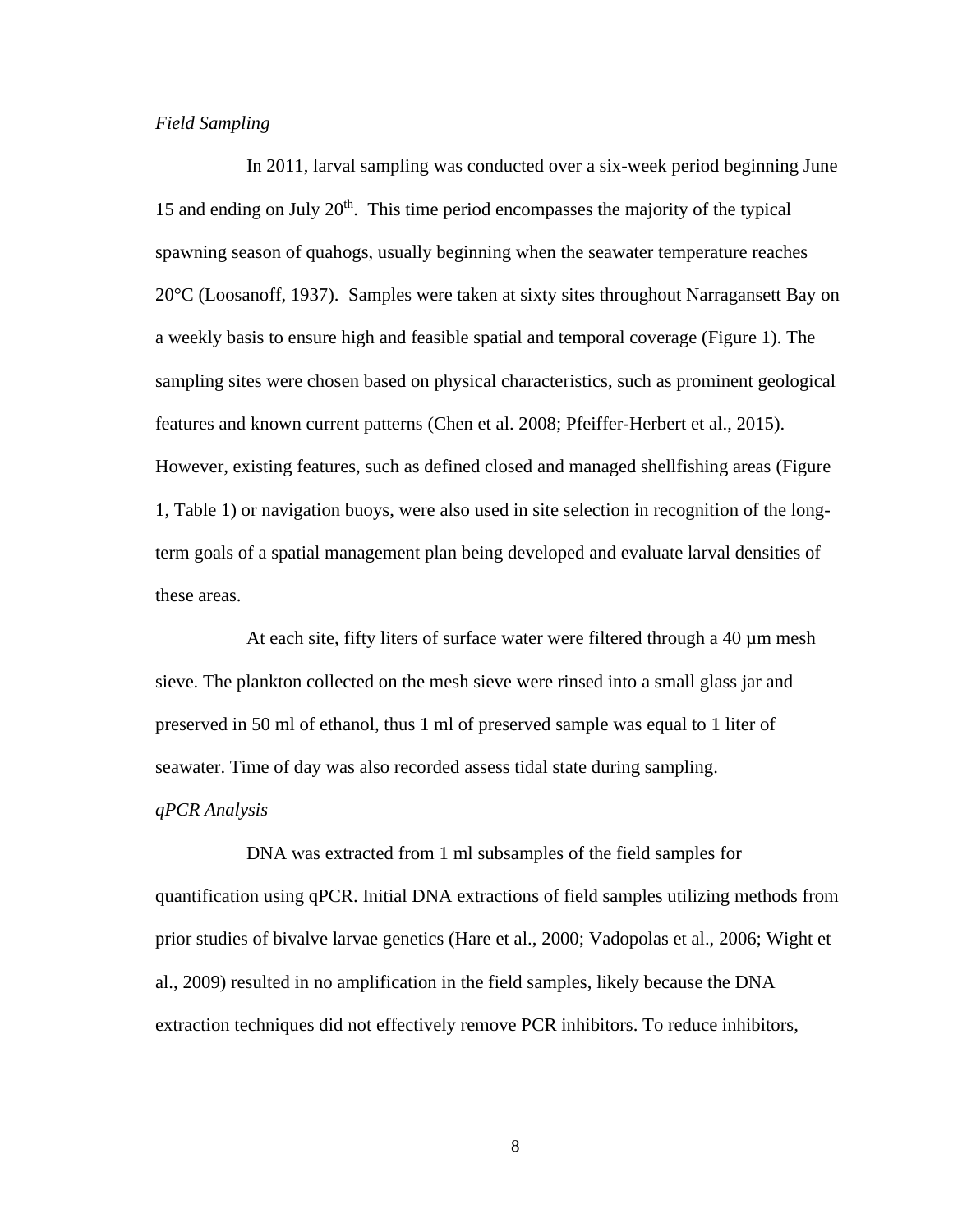DNA extraction DNeasy spin columns were used to extract and purify the DNA (Qiagen, 2006).

Quahog DNA enumeration in plankton samples was performed utilizing the Agilent Mx3005P qPCR system and Brilliant II SYBR green qPCR Master Mix following the manufacturers protocol (Agilent Technologies, Santa Clara, CA). Sixty samples from each sampling date (360 total samples) were run in duplicate. Eight standards of 10-day old larvae (to produce a standard curve) and a no DNA template control (NTC) were also run in duplicate for each analysis in the qPCR system. The Mx3005P uses 96 well plates so a total of 39 samples could be analyzed at once after accounting for standards and the NTC. Each well contained 12.5 µl of 2X SYBR Master Mix, 1 µl of forward primer, 1 µl of reverse primer, 0.5 µl of bovine serum albumin (BSA, a PCR inhibitor blocker), 0.375 µl of 1:500 ROX reference dye, 7.625  $\mu$ l of ultrapure water, and 2  $\mu$ l of sample DNA. NTC wells included an additional 2  $\mu$ l of ultrapure water in place of the 2  $\mu$ l of sample DNA. The thermal profile of each run was 10 minutes at 95°C, followed by 40 cycles of denaturation at 95 $\degree$ C for 10 seconds, annealing at 57 $\degree$ C for 33 seconds (during which time fluorescence measurements are made), and extension at  $72^{\circ}$ C for 20 seconds. This is then followed by a melt curve analysis during which the temperature is slowly ramped from 55°C to 95°C during which fluorescence measurements are made continuously. The standard well containing only 2 larvae was used as an inter-run calibrator (IRC). MxPro software was used to analyze the data and set the cycle threshold (Ct) of each individual system run to a level where the well containing the IRC has the same Ct value throughout all runs being analyzed. This strategy provides the most comparable and accurate way of comparing between separate runs and reduces the amount of error due to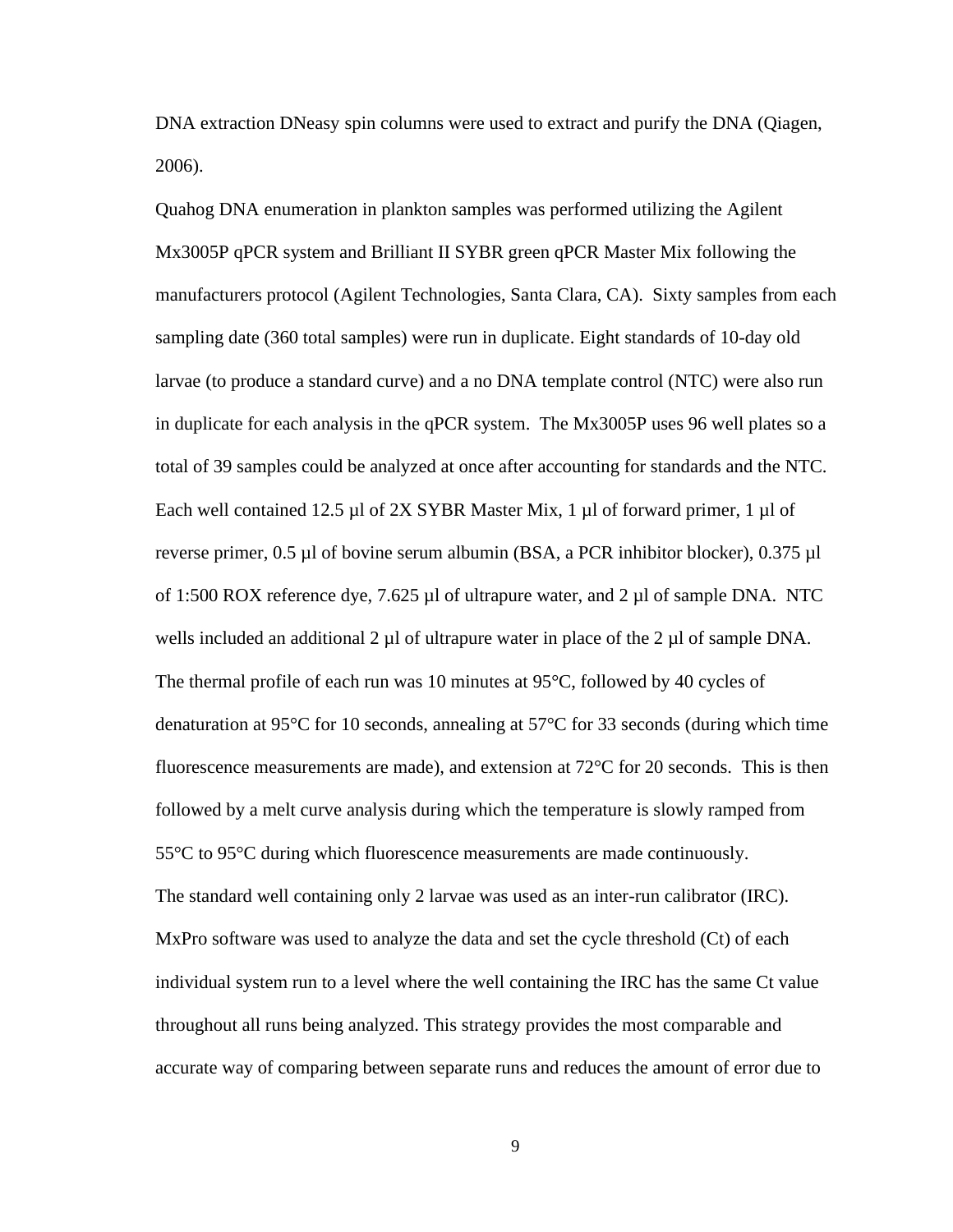slight differences in reagents used. ROX reference dye was also utilized by MxPro software to correct for differences due to pipetting error.

### *Evaluation of Larval Densities*

Using the DNA and mortality curves (Figure 2) and measured DNA from samples, quahogs densities were estimated as 10 day-old equivalent abundances (number m<sup>-3</sup>), representing the amount of larvae that would survive to settlement age. While this assumption does indicate that larvae will settle at the location at which they were sampled or always at 10 days old, given ocean currents and larval behavior will cause them to disperse, it provides a reasonable indicator of potential sources or sinks in terms of quantity of larvae and a reasonable metric allowing for comparison of abundances representing mixed age classes.

Larval quahog densities were examined over space and time to understand temporal and stock-management influences on larval production. Kruskal-Walis tests were run to determine if mean densities differed significantly over different management areas within a given sampling period and over the entire sampling spawning period sampled. When significant differences were detected, post-hoc pairwise comparisons were made using Tukey and Kramer (Nemenyi) tests. For the statistical analyses, Closed/Polluted areas south of the Potowomut River and Mount Hope Bay were not included. Additionally, Managed areas included those within Greenwich Bay only.

Larval densities were also compared to the tidal state when sampled to evaluate whether ebbing or flooding may influence surface water larval densities based on more oceanic or river-derived water masses. Daily high and low tides were obtained from the Conimicut Light Station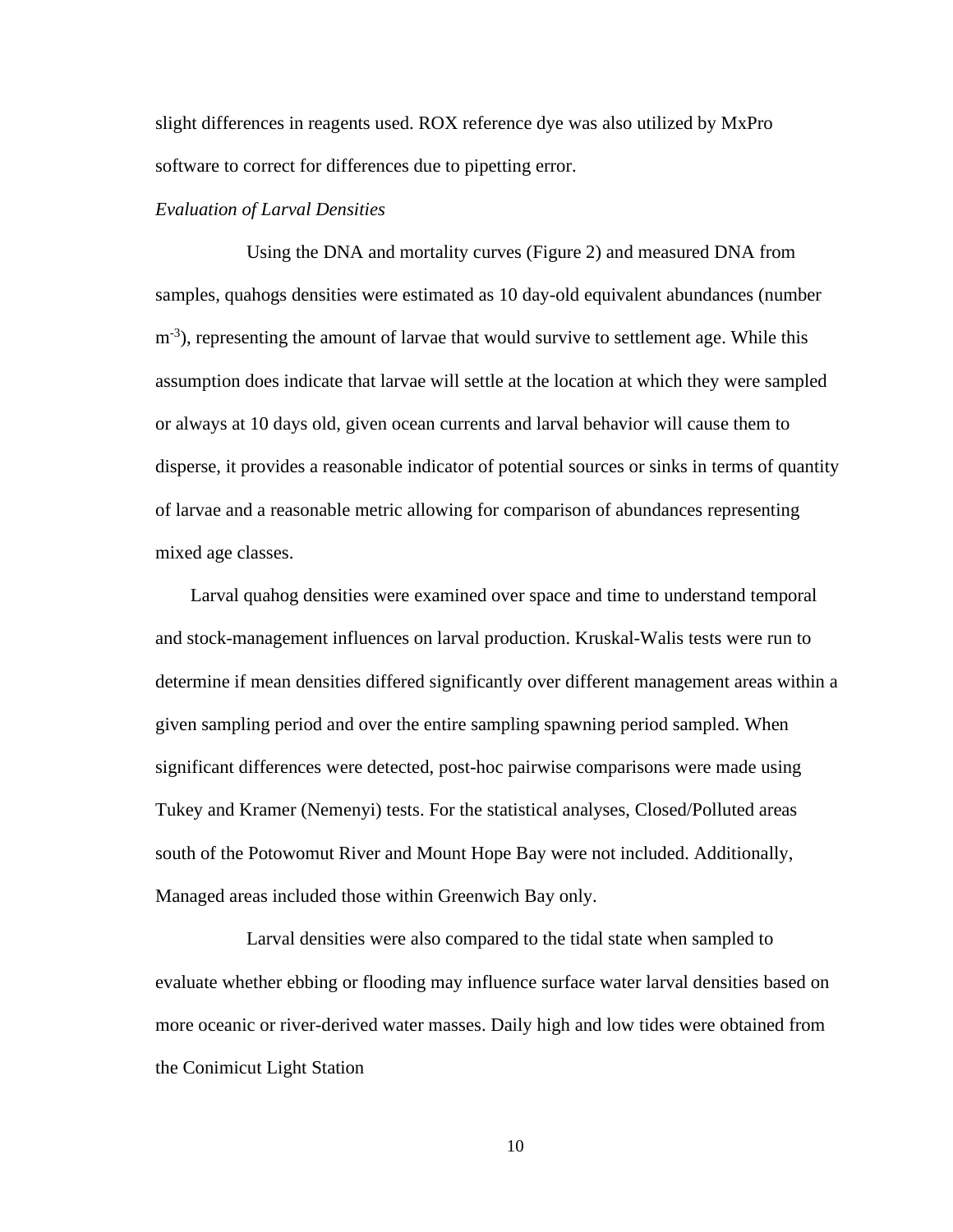[\(https://tidesandcurrents.noaa.gov/stationhome.html?id=8452944\).](https://tidesandcurrents.noaa.gov/stationhome.html?id=8452944)) Time from the nearest high and low tides (decimal hours) were calculated using the high and low tide times and time of sampling. For nearest high tide calculations, ebb (negative) and flood (positive) tides were represented in the decimal hours, with relative ebb and flood tides low tide calculations vice versa. Relationships between time to the nearest high and low tides of samples and larval densities (natural log transformed) were evaluated with linear models to assess correlation between tidal state and surface densities.

### **Results**

#### *Primer Development, Larval Production and Standard Curves*

The dissociation curve from the quahog larval standards indicated that only the specific target sequence in the mtDNA was amplified to any appreciable extent, evident from the major peak (Appendix 1). No spurious amplifications were detected, confirming that the quahog specific primer is specific to the COI gene and is amplifying the appropriate region of the genome, accurately identifying quahog DNA. The standard curves using known quantities and ages of larvae produced a strong correlation ( $R^2 = 0.996$ ) between the number of larvae and the Ct value obtained from qPCR. The range of larvae represented in this relationship  $(2 - 1000)$  larvae) was much larger than what was found in field samples (Appendix 2). All of the standard curves for each age-specific larval DNA quantity were greater than 95% efficient (Figure 3), indicating no inhibition or insufficient reagents in concentrated samples.

#### *Spatial and Temporal Trends in Larval Abundance*

Abundances for 10 day-old equivalent larvae were estimated over all sites in each of the six weeks using qPCR results (Figure 4). The sampling appeared to begin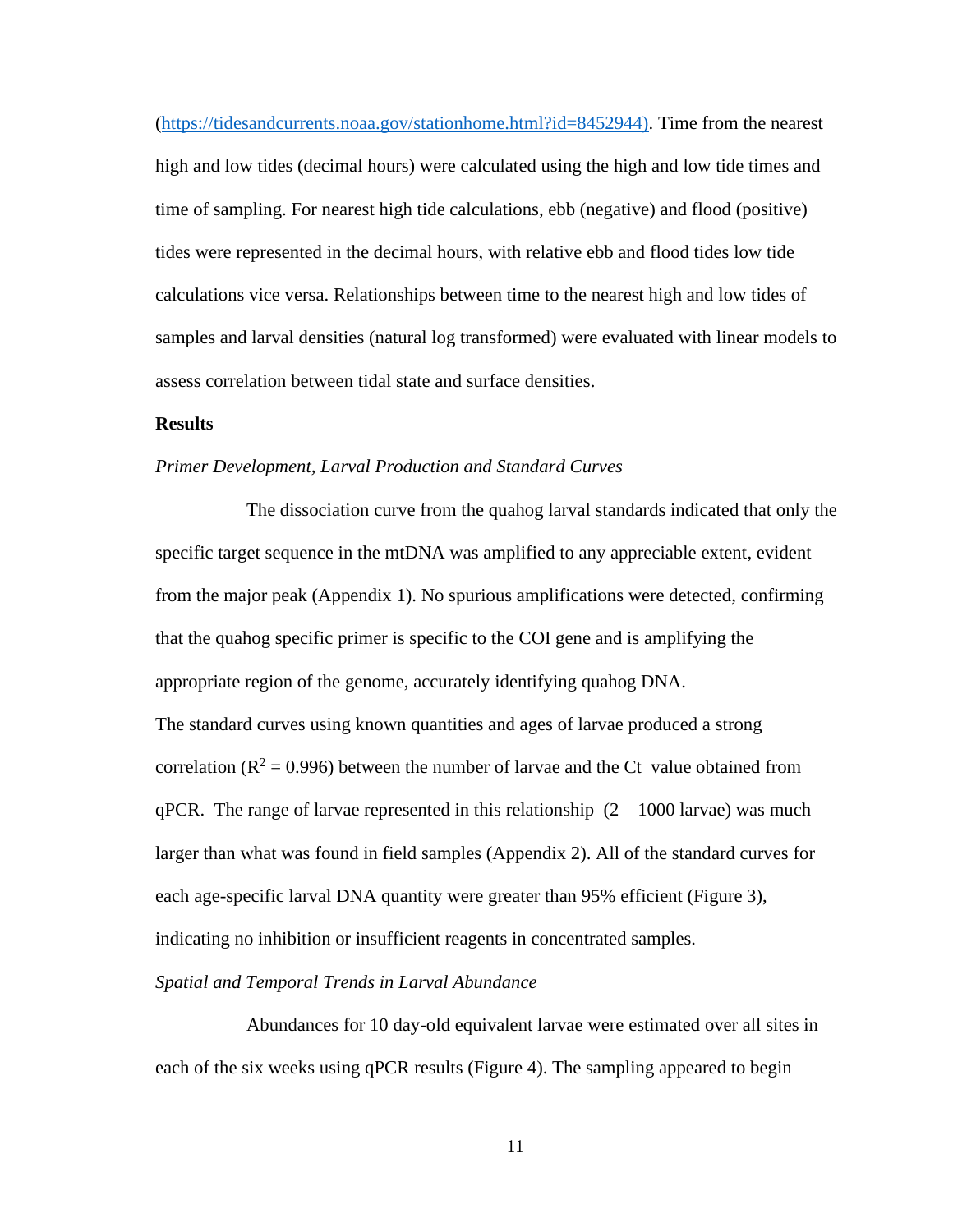before any significant spawning had occurred in the Bay, as the June 15-16 sampling event showed very few quahog larvae throughout most of the Bay (Fig. 4a). During this time frame, larvae  $(<100 \text{ m}^3)$  were found in areas in surface waters near Warwick, Apponaug, and Greenwich Coves in Greenwich Bay, in the East Passage north of Prudence Island, and the Warren River (Fig. 4a). All other stations had densities far less.

Nearly all of the samples from June 21-22 were taken on a flooding tide or within a half hour of high tides. A major spawning event appeared to have occurred after June 15-16, as larvae densities from June 21-22 were much greater in closed shellfishing areas of the Providence River, Apponaug Cove and in and around the Warren River (Fig 4b). Conditionally closed areas south of the closed Providence and Warren Rivers also had relatively high densities. The areas just south of Greenwich Bay and east of Potowomut cove also showed moderate densities of larvae and were the only samples taken at the end of an ebb tide or at low tide.

During the next sampling event from June 28-29 most of the samples were taken on an ebb tide (Fig. 4c). The highest concentrations were observed south of the Warren River in the conditionally closed areas, in Apponaug and Warwick coves, and in the area surrounding Warwick Neck and Patience Island. The Providence River was sampled at low tide and the amount of larvae was dramatically lower than the previous sampling event. In general, the larvae appeared to be more evenly dispersed throughout the Bay during this sampling event. July 5-6 samples were taken mostly on a flooding tide on July 5-6 (Fig. 4d). Larval densities were dramatically reduced throughout the Bay, possibly having settled to the benthos after having been in the water column for at least 14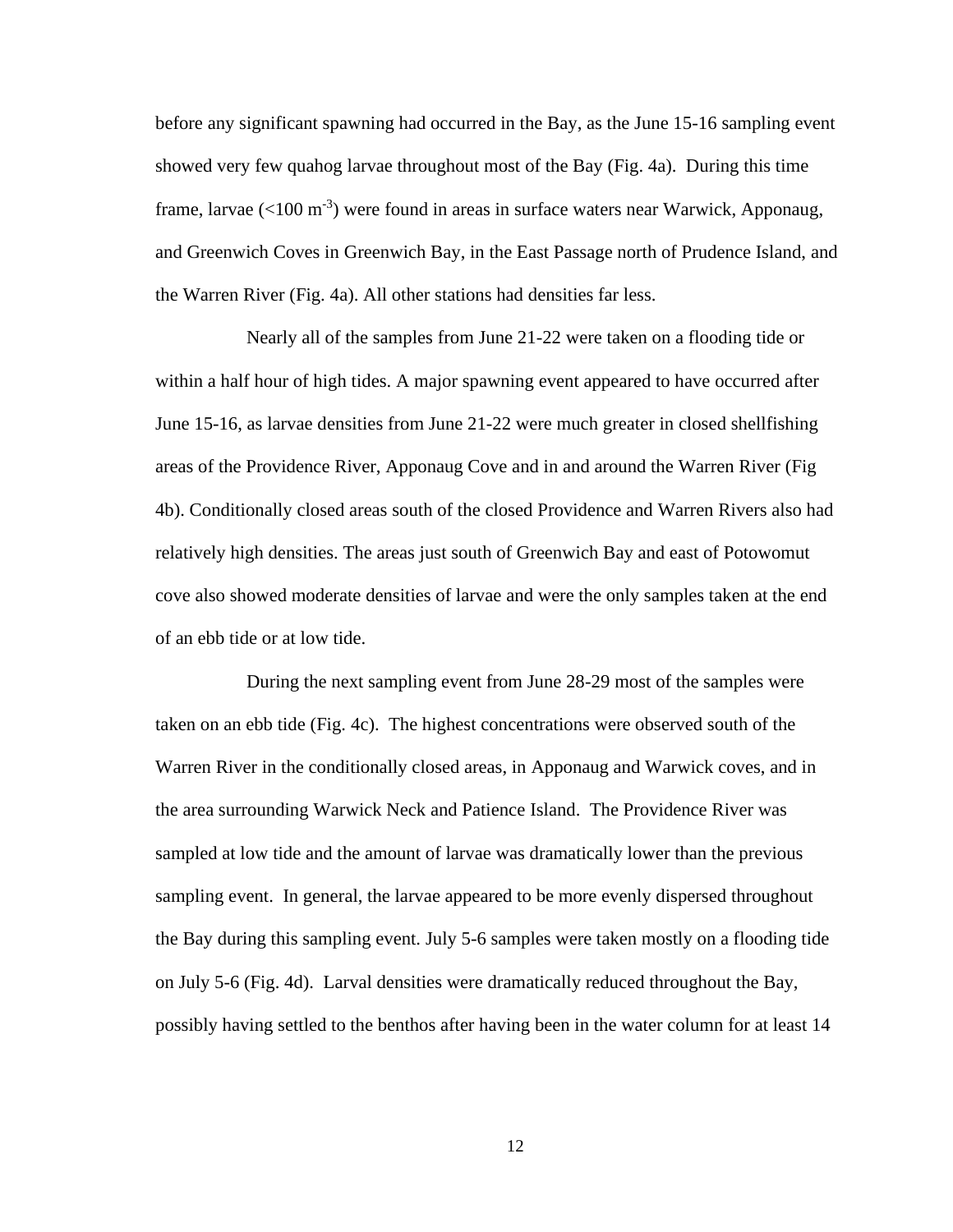days following the spawning event that occurred around the second sampling week (Fig 5b).

The samples taken from July12-14 were taken on an ebb tide or within a half hour of low tide with the exception of the eastern half of the upper Bay which was sampled on a flood tide (Fig. 4e). A second spawning even appears to have occurred since the last spawning date and very high densities were found in and around Greenwich cove. The densities in the Providence River and Upper Bay conditional areas were moderate and fairly even throughout this area. The final sampling date occurred on July 19-20 with the majority of sites being sampled on a flooding tide with the exception of the Providence River (Fig 4f). Moderate densities were found in the Providence River, the middle of the Upper Bay, and in Potowomut Cove. The rest of the Bay had very low densities, including all of Greenwich Bay.

The Narragansett Bay quahog spawning season was highlighted by two major peaks: June 21-29 and July 12-14 (Figure 5). Sampling periods June 21-22 and June 28-29 represented 32.73% and 33.32% of the larvae observed. Roughly 28.67% of the larvae observed in the spawning season were observed from July 12-14. The first week (June 15- 16), fourth week (July 5-6) and sixth week (July 19-20) of the survey represented 1.99%, 3.27, and 6.76% of the total larvae sampled during the study period (Figure 5).

Larval densities also varied based on the management strategy of the area (Table 2). Densities were typically greatest in the conditional and closed areas, with the spawner sanctuary containing consistently low densities. When evaluating the total spawning period (June 15-July20), significant differences in densities by management area emerged. Conditional area densities were significantly different from open areas and those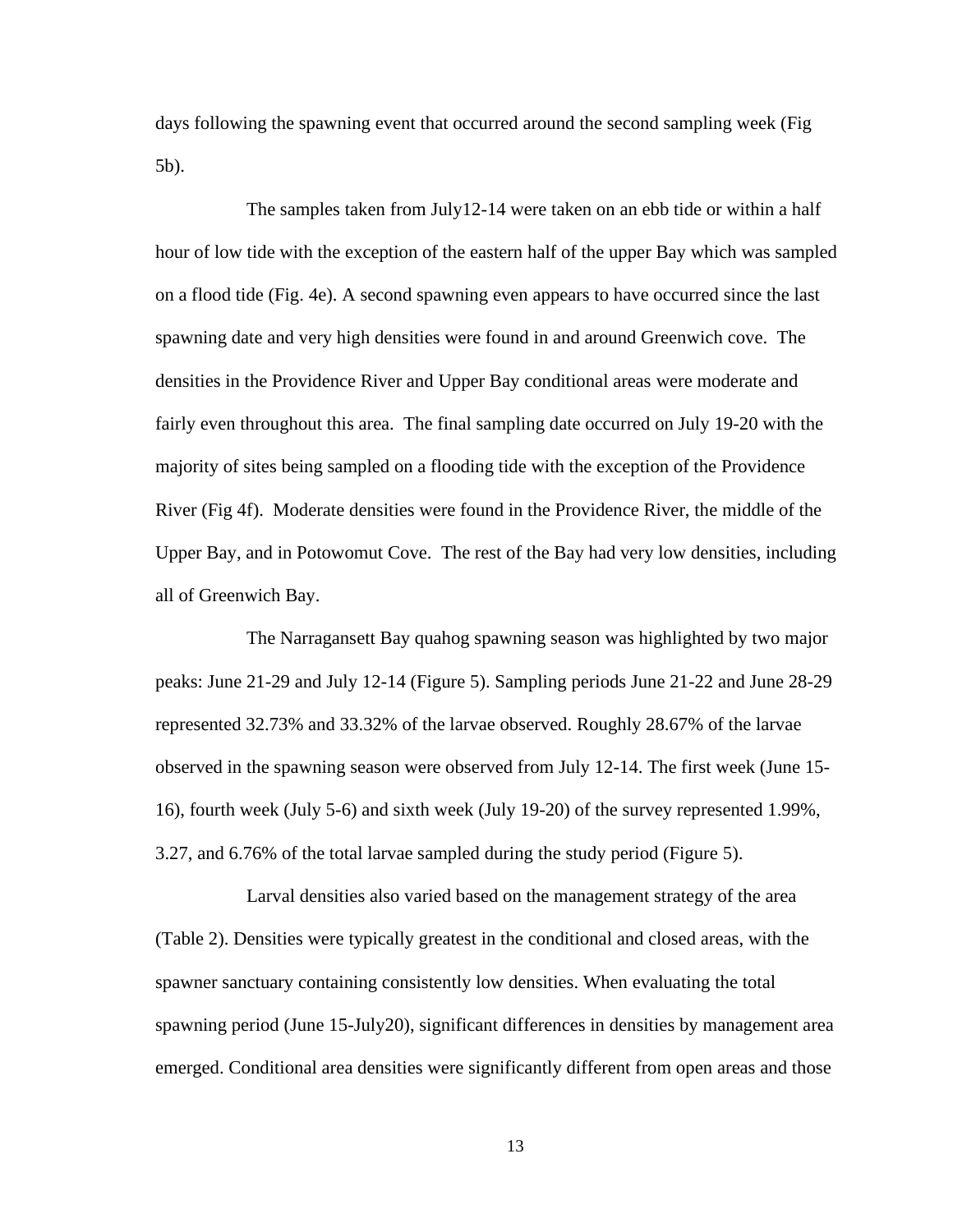more strictly managed, while closed area densities were significantly different than open areas. Sampling periods June 21-22 and July 19-20 also significant differences by area type. For June 21-22, closed area densities were significantly different from open and more strictly managed areas, while from July 19-20, closed area densities were significantly different than those from open areas (Table 2).

Larval densities appeared to fluctuate with ebbing and flooding tides. However, correlation between sampling times relation to nearest high and low tides and larval densities did not suggest strong relations. Correlation between time to nearest low tide and natural log-transformed larval densities was not significant ( $R^2$ =0.003, pvalue=0.32). Natural log-transformed densities significantly correlated to time to nearest high tide, but the correlation was weak ( $R^2$ =0.02, p-value=0.014).

### **Discussion**

### *qPCR Application to Northern Quahog*

We have developed molecular-based assays capable of identifying and quantifying larvae of Northern quahog from mixed seawater samples using qPCR. Genetic based assays have become a more time and cost efficient tool to sorting and quantify complex plankton samples than traditional microscopy techniques. Traditional techniques are time intensive and require significant expertise in larval bivalve morphology. High species specificity, high accuracy, short processing time, and low cost (approximately 90 samples in 90 minutes at \$2.00 per sample; Vadopolas et al., 2006) have all lend qPCR methods as an ideal tool for examining larval distributions in the marine environment. In addition to molecular identification, the ability of a real-time PCR assay to quantify marine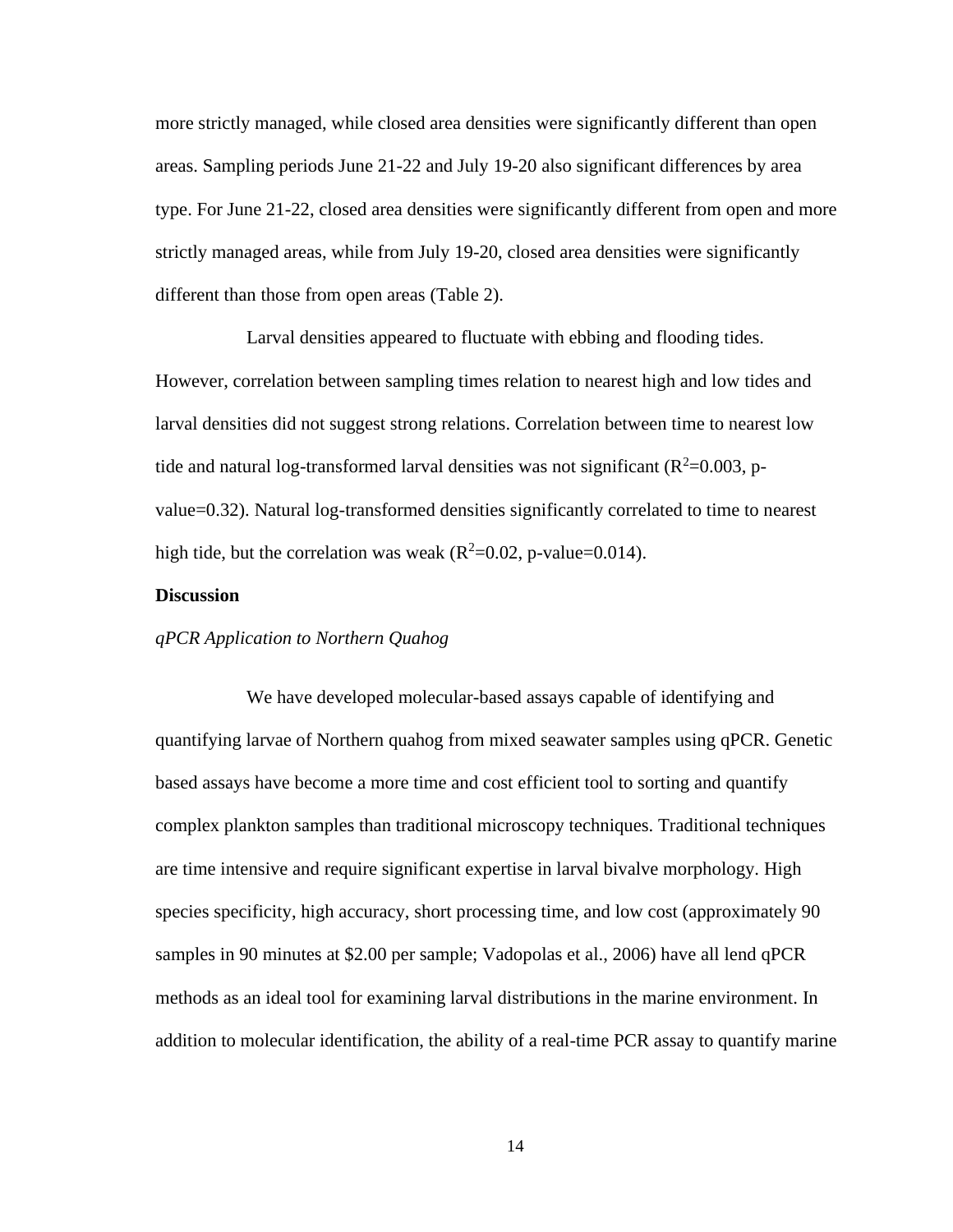larvae in seawater samples enables field studies understanding larval abundance and distribution patterns that previously may have logistically been untenable.

Conversely, some limitations exist to using qPCR to detect and quantify marine invertebrate larvae. Bias could arise through variable numbers of cells in target organisms depending on age and/or life history stage. Since variable cell numbers at different larval stages will yield different quantities of DNA per larva, we quantified early and late stage abalone larvae to test the accuracy of the assay. For pinto and red abalone, variable cell numbers did not alter estimates of initial template quantity. This would likely not be the case for larvae of species that undergo more substantial somatic growth during the planktonic phase. Selection of appropriate size-selective sampling gear might mitigate the increased variability associated with variable cell numbers in larvae at different life history stages, requiring multiple size-appropriate standards, but this remains to be investigated.

### *Northern Quahog Larvae in Narragansett Bay*

The sampling period appeared to capture a significant portion of the Northern quahog spawning seasonality in Narragansett Bay (Figure 5). In 2011, bottom temperatures reached 20°C by May 29 in Greenwich Bay and July 12 in northern Conditional Area (RIDEM 2016), corroborating sampling began either shortly after or well before the 20°C trigger in spawning, depending on the station. However, *M. mercenaria* has been found to occur at temperatures below 20ºC (Thompson 2011). As waters continue to warm in Narragansett Bay (Fulweiler et al. 2015) and the northwest Atlantic (Saba et al. 2016), populations off New England may spawn earlier with earlier seasons, especially in estuaries. Earlier spawning that occured in the coves of Greenwich Bay (such as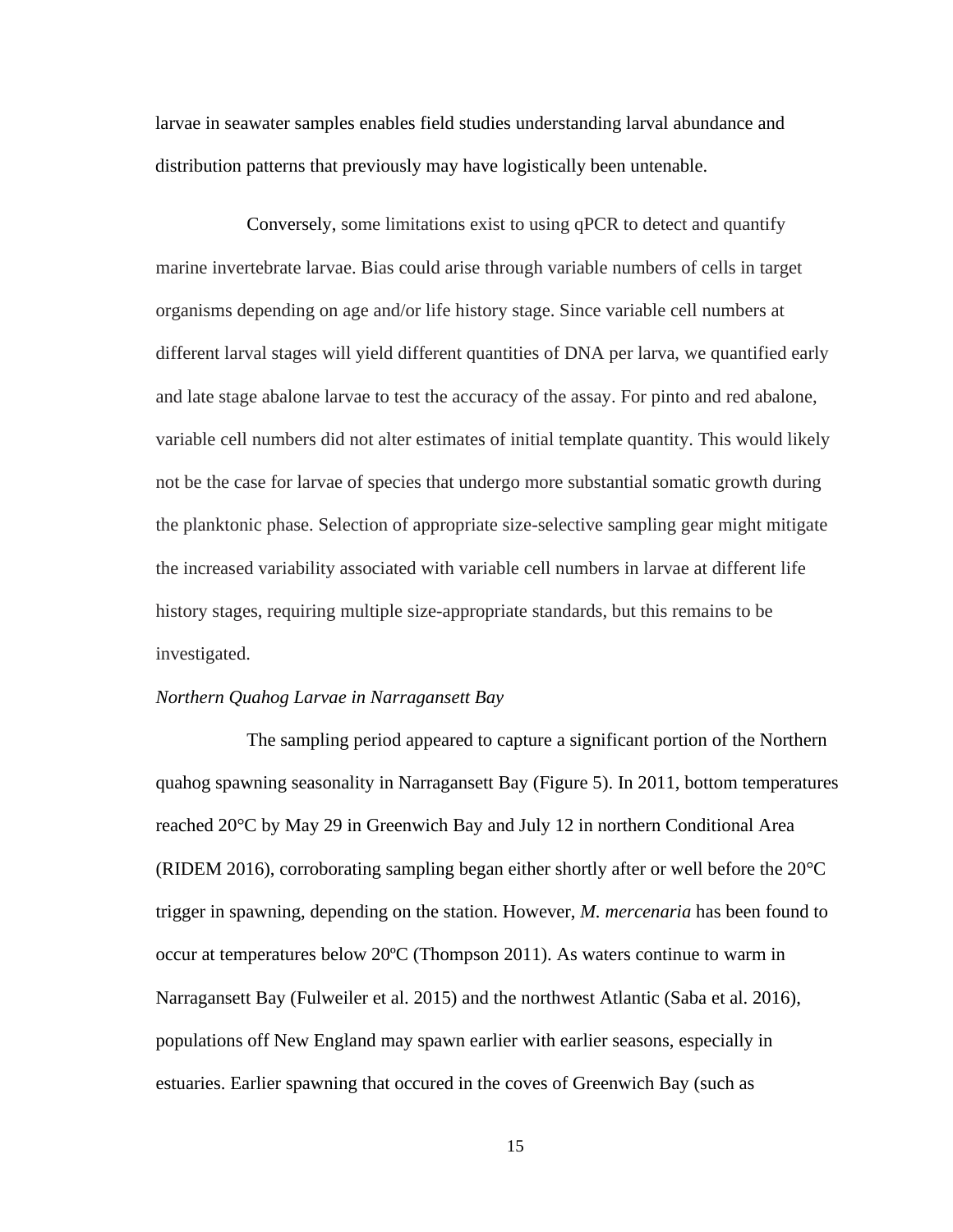Greenwich Cove, Apponaug Cove, and Warwick Cove) prior to the June 15-16 sampling event may be due to the shallow waters which warm quicker, thus triggering an earlier spawn than quahogs in deeper waters. Southeastern portions of the Conditional Areas also had rather high larval densities early in the season. These sites were sampled on an ebb tide, suggesting that these larvae may have originated from closed area of the Warren River, upstream from this Conditional Area region.

The spawning pulse on July 12-15 includes a spawning event in the Bay proper, including the Conditional Areas (Figure 5). A slower warming of waters in the Bay proper may also be the reason that larval densities in the deeper waters of the Upper Bay did not increase until later in the season. The large spawning event that occurred around July 12-15 also includes the highest magnitude larvae found Greenwich Cove area seen over the sampling period. The high densities of adult quahogs in this area may cause the adults to spawn latter in the season as their gametes mature slower due to the adverse effects of crowding. Marroquin-Mora and Rice (2008) suggest that populations of quahogs in closed areas may have reduced reproductive capability, either due to crowding or poor environmental conditions. However, future work examining gonadal condition is required to understand prospective density-dependent factors influencing spawning productivity in closed areas.

The lower portions of Narragansett Bay and Mt. Hope Bay had very low densities of quahog larvae throughout the time series and do not appear to be significant sources of larvae. Northern regions of Narragansett Bay where larvae occur or are spawned, such as the Providence River, Warren River, and Greenwich Bay, may provide an opportunity of larvae seeding to the Upper Bay and lower West Passage. However, the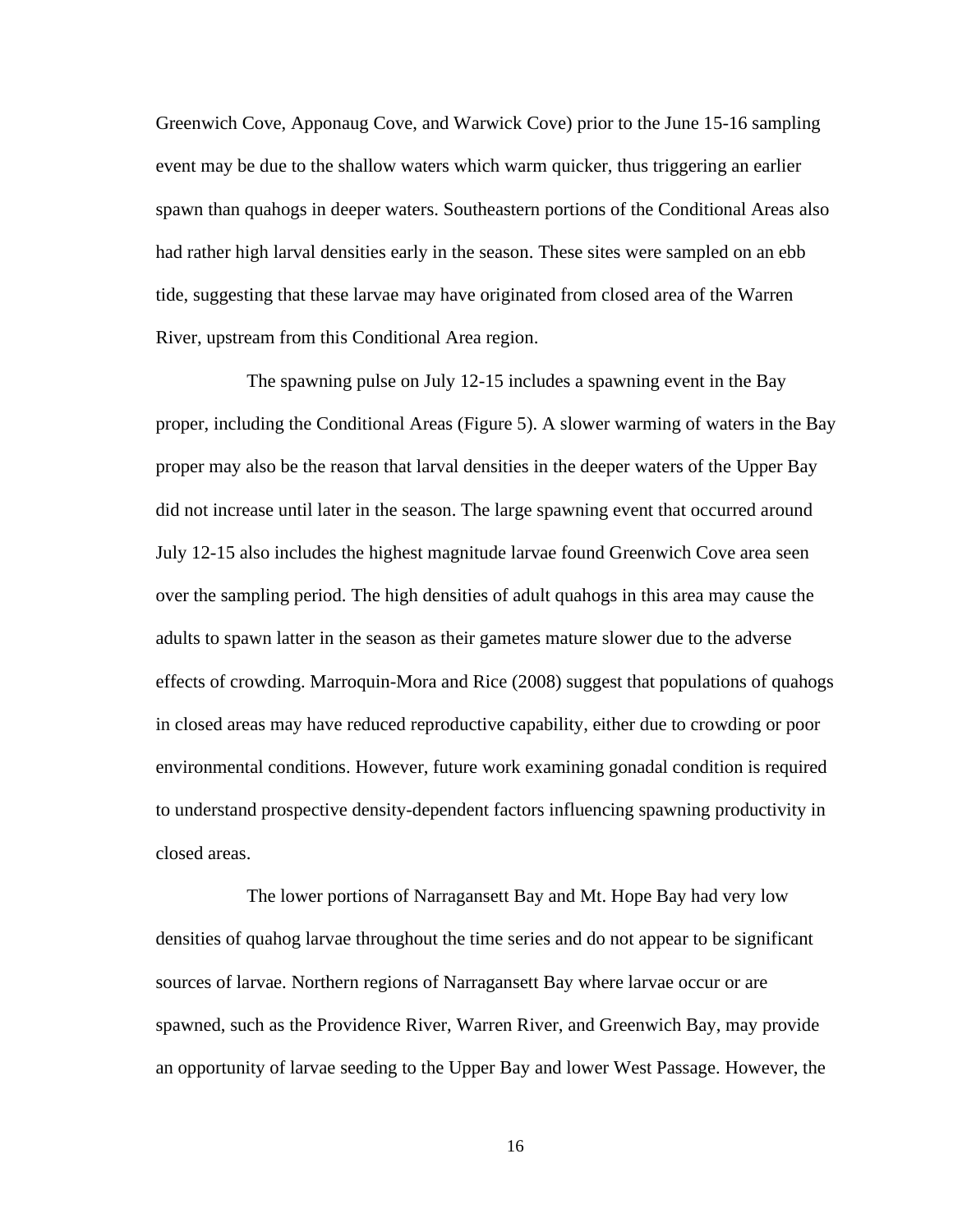eastern portions of the Lower Bay and Mt. Hope Bay likely do not receive larvae from these areas given the Bay's predominant counterclockwise circulation: oceanic flow through the East Passage and exiting through the West Passage with riverine input (Chen et al. 2008). Both regions have closed areas, yet do not support high densities like other closed areas (e.g. Providence River, Warren River, coves of Greenwich Bay). Low larval densities in these areas likely correspond to low adult densities, perhaps due to other population limiting factors, such as suitable benthic habitats, food availability and/or predator abundances.

Lack of larvae found in the entirety of Greenwich Bay during flood tides on July 5-6 and July 19-20 and very high densities during the ebb tide on July 12-14 may indicate that the larvae had settled out of the water column following spawning events in mid-June and sometime just after the July 5-6 sampling date. Another explanation is that there is some larval behavior in response to the tides, with larvae concentrating in bottom waters during flood tides or the opposite with ebb tides. Future sampling should incorporate tows conducted over the entire water column to capture changes in larval behavior over the larval stage.

While times to nearest high and low tides did not help in describing variability in surface larval quahog abundances, it appears that the tides have a large impact on the location and densities of larvae in the Bay. This could be due to a behavioral response or due simply to changes in location due to tidal currents. Low correlation between tidal state and larval abundances may be in part to a single tidal gauge for comparison to sample locations' times may distort some of the actual relations between the two. Previous work has identified significant impacts of tidal state and intensity on larval abundances.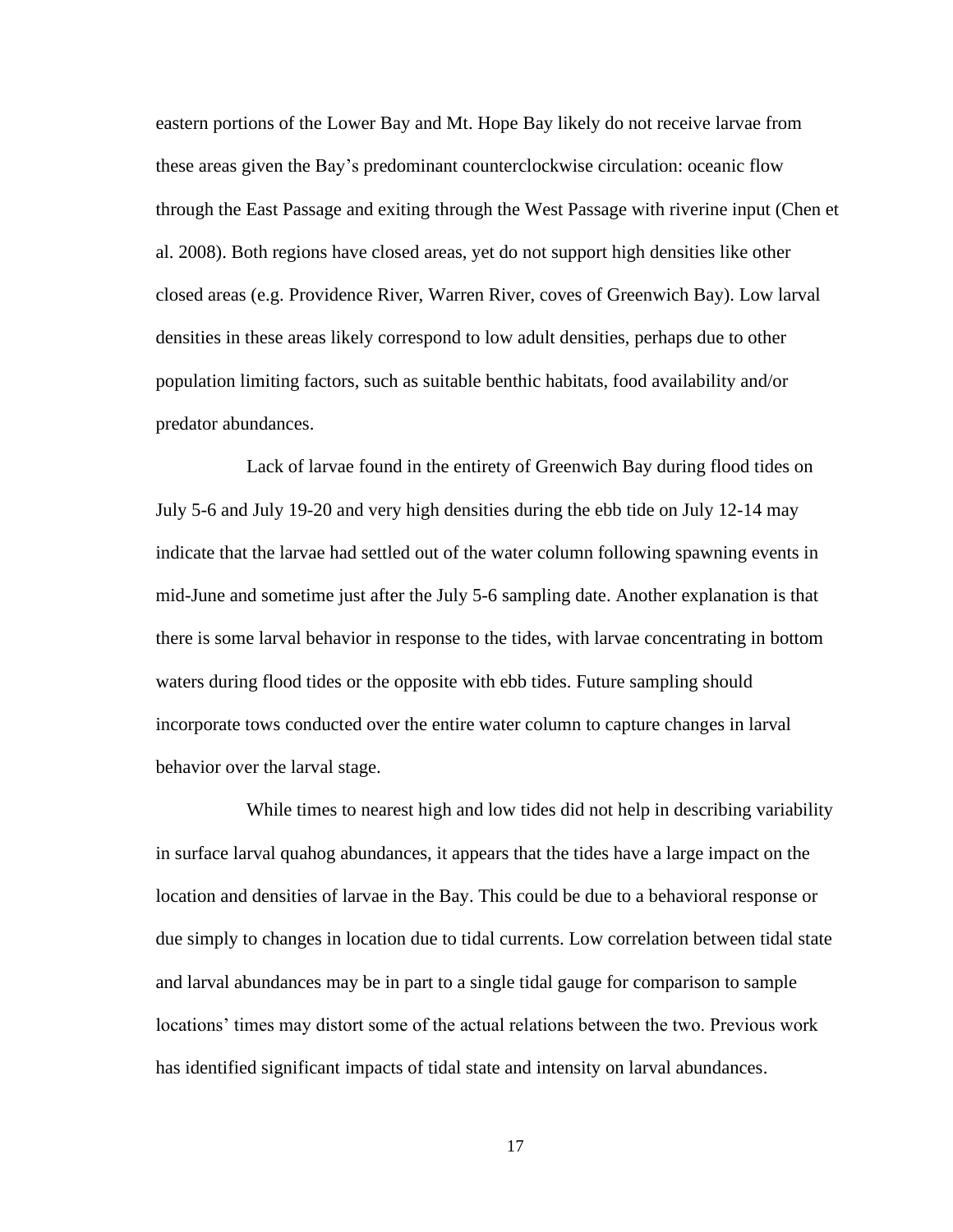Thompson (2011) found that during a period when there were sharp tidal signals in temperature and salinity, larval concentrations were higher in bay water compared to coastal waters on incoming tides. Strong currents and a fresh upper layer both prevented larvae from concentrating at the surface (Thompson 2011). A directed study measuring Eularian larval densities may aid in assessing tidal flushing on larval location. Additionally, larval transport modeling using circulation data of Narragansett Bay should be used to evaluate both tidal currents on larval positioning and exchange of larvae between different areas in the Bay.

#### *Larval Densities in Relation to Management Strategies*

Highest densities of larvae in closed and conditional areas suggest that these *de facto* sanctuaries and stricter managed regions, respectively, are significant in supporting recruitment for quahogs in Narragansett Bay (Rice et al. 1989). The permanent or intermittent closure of these regions from commercial fishing due to waste-water treatment effluent appears critical in supporting the fishery. Multiple waste-water treatment facilities have upgraded to tertiary treatment, reducing nitrogen inputs to the Bay to improve water quality in regions, such as the Providence River (Oczkowski et al. 2016). If these areas open with improved water quality, commercial harvest has the possibility of reducing larval production for both the Providence River and down Bay areas that receive northern derived larvae. As such, continued closure or strict management of commercial harvesting quahogs in these regions should be considered in the event the pollution closures are lifted due to improved water quality.

Export of larvae from closed areas to management areas, conditional areas, or open areas appear to be critical to supporting these regions. Closed coves of Greenwhich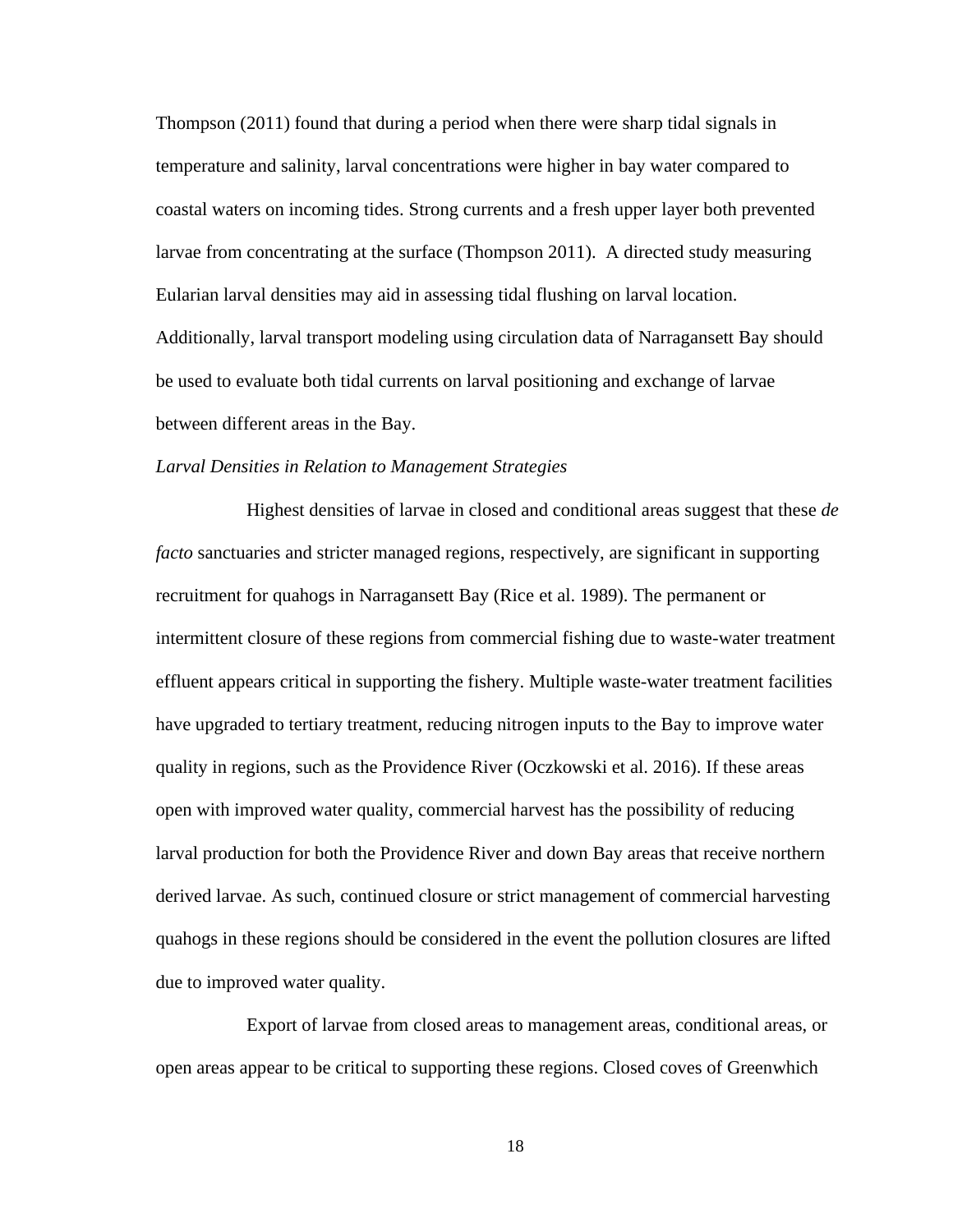Bay seem to be larval sources for Greenwich Bay proper (Figure 4), a major commercial fishing area in Narragansett Bay. Seasonal closures and reduced possession limits allow for western Greenwich Cove to continually receive larvae without overfishing the population in this region. Similar analogs may be true for the Conditional Areas, where the combination intermittent closures due to rainfall protecting local quahogs and advection of Providence River and Warren River larvae into this area likely provide the region with high larval densities. The Spawner Sanctuary located outside the mouth of Narragansett Bay has high larval densities at various times during the spawning period, but more often abundances in this area are less than closed, managed or conditional areas (Figure 4, Table 2). Larvae in the area are likely the product of both local quahogs spawning, and larvae transported from Greenwich Bay and its coves, as well as the Conditional Areas.

### **Conclusion**

This work provides the first example of constructing a quahog-specific primer for larval enumeration. Age-equivalent abundances from samples varied over the Bay, with two spawning pulses identified during the 2011 spawning season. Over this time frame, larval abundances varied spatially based on management area type. Larval densities in areas permanently or intermittently closed due to pollution had higher densities than and the less restrictive management areas. These results highlight the effect of reduced harvest pressure on the quahog population's larval production, and the value of *de facto* or designated marine reserves in sustaining the stock's larval production. Larval densities and regressions presented are valuable for future validation of biophysical models predicting larval quahog densities from physical transport.

### **Acknowledgements**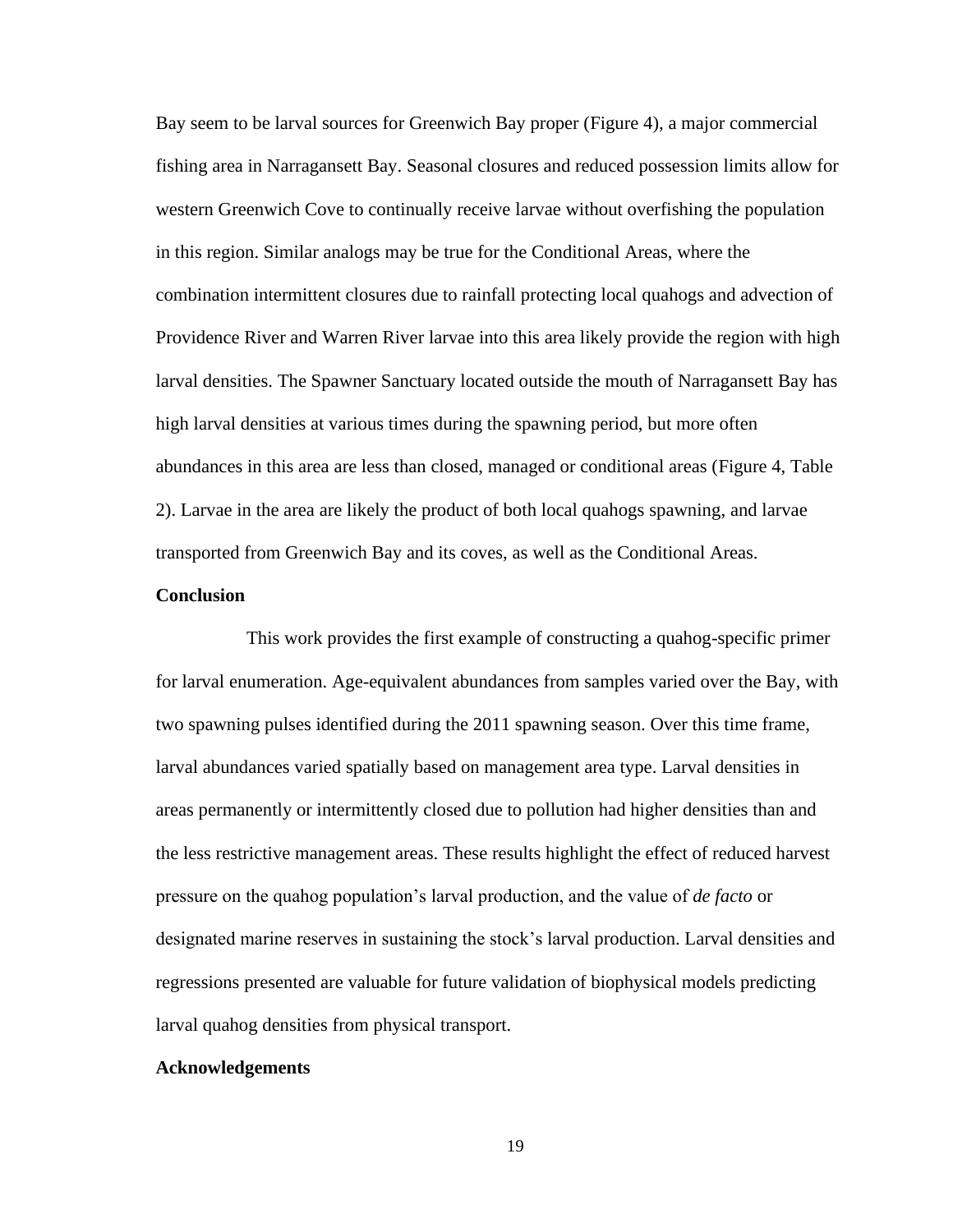We thank Tatiana Rynearson for advice on qPCR methods and curve construction. We

also thank Ed Baker for use of the University of Rhode Island's Blount Aquaculture

Laboratory for culturing larval quahogs. JMM was funded by The Nature Conservancy

Global Marine Initiative Student Research Award Program.

# **Literature Cited**

- Altieri, A.H. (2008) Dead zones enhance key fisheries species by providing predation refuge. Ecology, 89: 2808-2818.
- Armsworth, P.R. (2002) Recruitment limitation, population regulation and larval connectivity in reef fish metapopulations. Ecology, 83: 1092-1104.
- Arnold, W.S., G.L. Hitchcock, M.E. Frischer, R. Wanninkhof, and Y.P. Sheng (2005) Dispersal of an introduced larval cohort in a coastal lagoon. Limnology and Oceanography, 50: 587–597.
- Atlantic Coastal Cooperative Statistics Program (ACCSP). 2016. Commercial catch and effort data generated by Nicole Ares using ACCSP Data Warehouse [online application], Arlington, VA. Available at [http://www.accsp.org.](http://www.accsp.org/) (last accessed on 26 October 2016).
- Baker, P. and R. Mann (2003) Late stage bivalve larvae in a well-mixed estuary are not inert particles. Estuaries, 26: 837–845.
- Bergondo, D. (2004) Examining the processes controlling water column variability in Narragansett Bay: Time series data and numerical modeling. Ph.D. Dissertation. University of Rhode Island. Narragansett, RI. 187. pp.
- Butet, N.A, (1997) Distribution of quahog larvae along a North-South transect in Narragansett Bay. MS. Theses. University of Rhode Island. Narragansett, RI. 96. pp.
- Carriker, M. R. (1961) Interrelation of functional morphology, behavior, and autecology in early stages of the bivalve *Mercenaria mercenaria*. Journal of the Elisha Mitchell Scientific Society, 77: 168–241.
- Chen, C., L., Zhao, G. Cowles, and B. Rosthchild. (2008). Critical issues for circulation modeling of Narragansett Bay and Mount Hope Bay. *In* Desbonnet, A., and Costa-Pierce, B.A. Science for ecosystem-based management: Narragansett Bay in the 21<sup>st</sup> century. P. 281-300. Springer. New York, NY.
- Coen L.D., R.D. Brumbaugh, D. Bushek, R. Grizzle, M.W. Luckenbach, M.H. Posey, S.P. Powers, and S.G. Tolley (2007) Ecosystem services related to oyster restoration. *Marine Ecology Progress Series,* 341: 303-307.
- Countway, P. D. and D. A. Caron (2006) Abundance and Distribution of *Ostreococcus* sp. in the San Pedro Channel, California, as Revealed by Quantitative PCR. Applied and Environmental Microbiology, 72: 2496–2506.
- Cowen, R.K., K.M.M. Lwiza, S. Sponaugle, C.B. Paris, and D.B. Olson (2000) Connectivity of marine populations: Open or closed? Science, 287:857–859.
- Cowen, R.K., C.B. Paris, and A. Srinivasan. 2006. Scaling of population connectivity in marine populations. Science, 311:522–527.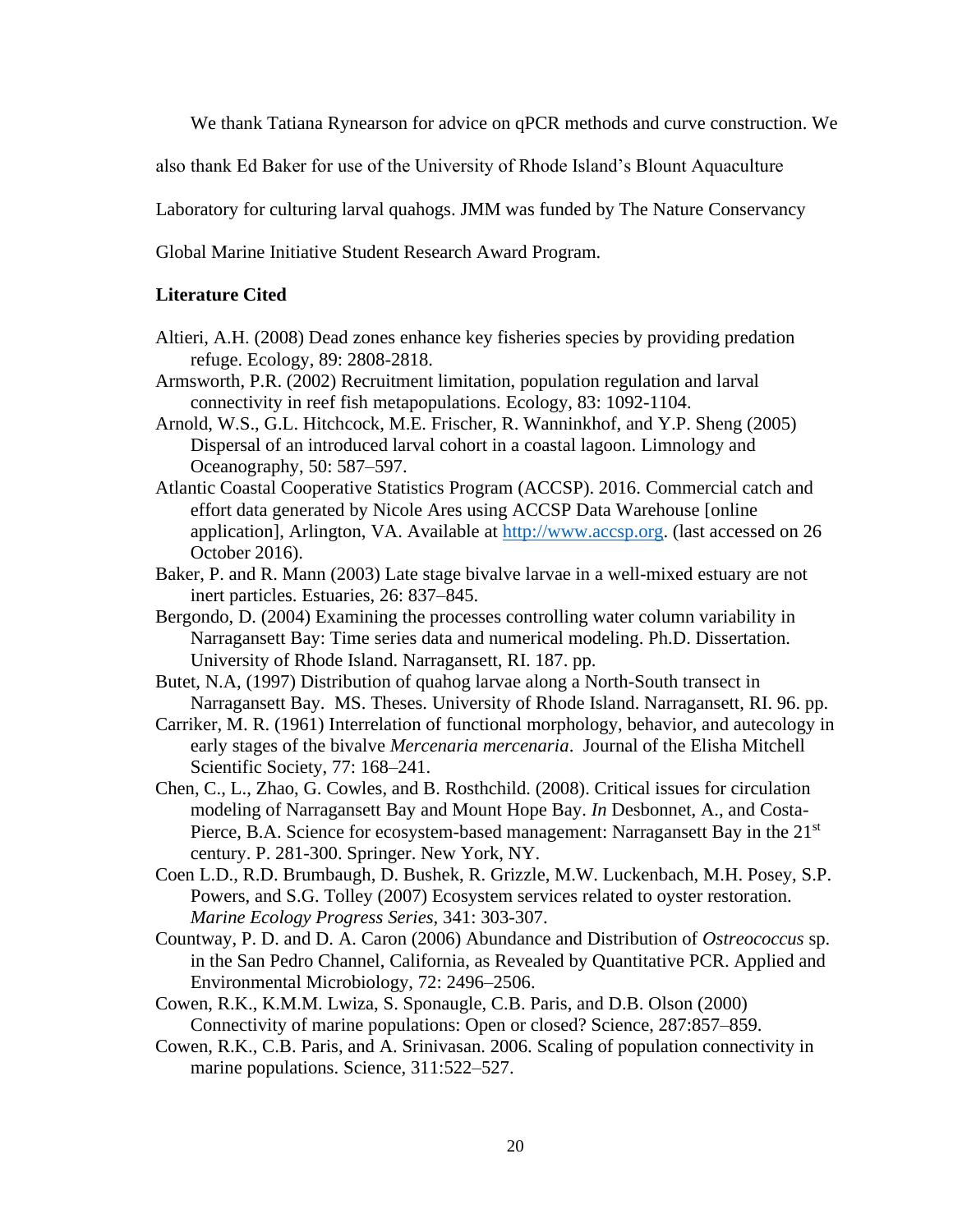- Cowen, R.K., G. Gawarkiewicz, J. Pineda, S.R. Thorrold, F.E. Werner. (2007) Population connectivity in marine systems: An Overview. Oceanography, 20(3): 14-21.
- Doering, P. H., C.A. Oviatt, and J.R> Kelly. (1986). The effects of the filter-feeding clam *Mercenaria mercenaria* on carbon cycling in experimental marine mesocosms. Journal of Marine Research 44: 839-861.
- ESRI- Environmental Systems Resource Institute. (2009). ArcMap 10.2. Redlands, California.
- Fogarty, M.J. and L.W. Botsford (2007) Population connectivity and spatial management of marine fisheries, Oceanography 20: 112–123.
- Gerlach, G., J. Atema, M.J. Kingsford, K.P. Black, and V. Miller-Sims (2007) Smelling home can prevent dispersal of reef fish larvae. Proceedings of the National Academy of Sciences of United States of America, 104: 858–863.
- Halpern, B. S. (2003) The impact of marine reserves: have reserves worked and does reserve size matter? Ecological Applications, 13: S117–S137.
- Hare, J.A. and H. J. Walsh (2007) Planktonic linkages among Marine Protected Areas on the south Florida and southeast United States continental shelf. Canadian Journal of Fisheries and Aquatic Sciences, 64: 1234-1247.
- Hare, M., S. Palumbi, and C. Butman (2000) Single-step species identification of bivalve larvae using multiplex polymerase chain reaction. Marine Biology, 137: 953–961.
- Hart D. R., and P.J. Rago (2006) Long-term dynamics of US Atlantic sea scallop Placopecten magellanicus populations. North American Journal of Fisheries Management, 26: 490–501.
- Hofmann, E. E., J. M. Klinck, J. N. Kraeuter, E. N. Powell, R. E. Grizzle, S. C. Buckner, and V. M. Bricelj (2006) A population dynamics model of the hard clam, *Mercenaria mercenaria*: development of the age- and length-frequency structure of the population. Journal of Shellfish Research, 25: 417–444.
- Hosoi-Tanabe, S. and Y. Sako (2005) Species-specific detection and quantification of toxic marine dinoflagellates *Alexandrium tamarense* and *A. catenella* by real-time PCR assay. Marine Biotechnology, 7: 506–514.
- Houde, E.D. (1989). Comparative growth, mortality, and energetics of marine fish larvae: temperature and implied latitudinal effects. Fishery Bulletin 87: 471-495.
- Kraeuter, J. N., S. Buckner, and E. N. Powell (2005) A note on a spawner-recruit relationship for a heavily exploited bivalve: The case of northern quahogs (hard clams), *Mercenaria mercenaria* in Great South Bay New York. Journal of Shellfish Research, 24: 1043–1052.
- Loosanoff, V.L. (1937) Spawning of *Venus Mercenaria* (L.) Ecology, 18(4): 506-515.
- Marroquin-Mora, D.C. and M.A. Rice (2008) Gonadal Cycle of Northern Quahogs, *Mercenaria mercenaria* (Linne, 1758), from Fished and Non-fished Subpopulations in Narragansett Bay. Journal of Shellfish Research, 27(4): 643-652.
- McGarvey, R., F.M. Serchuk, F.M., and I.A. McLaren. (1993) Spatial and parent-age analysis of stock-recruitment in the Georges Bank scallop (*Placopecten magellanicus*) population. Canadian Journal of Fisheries and Aquatic Sciences, 50(3): 564-74.
- Metaxas, A., and M. Saunders. (2009) Quantifying the "bio-" components in biophysical models of larval transport in marine benthic invertebrates: advances and pitfalls. Biological Bulletin, 216**:** 257–272.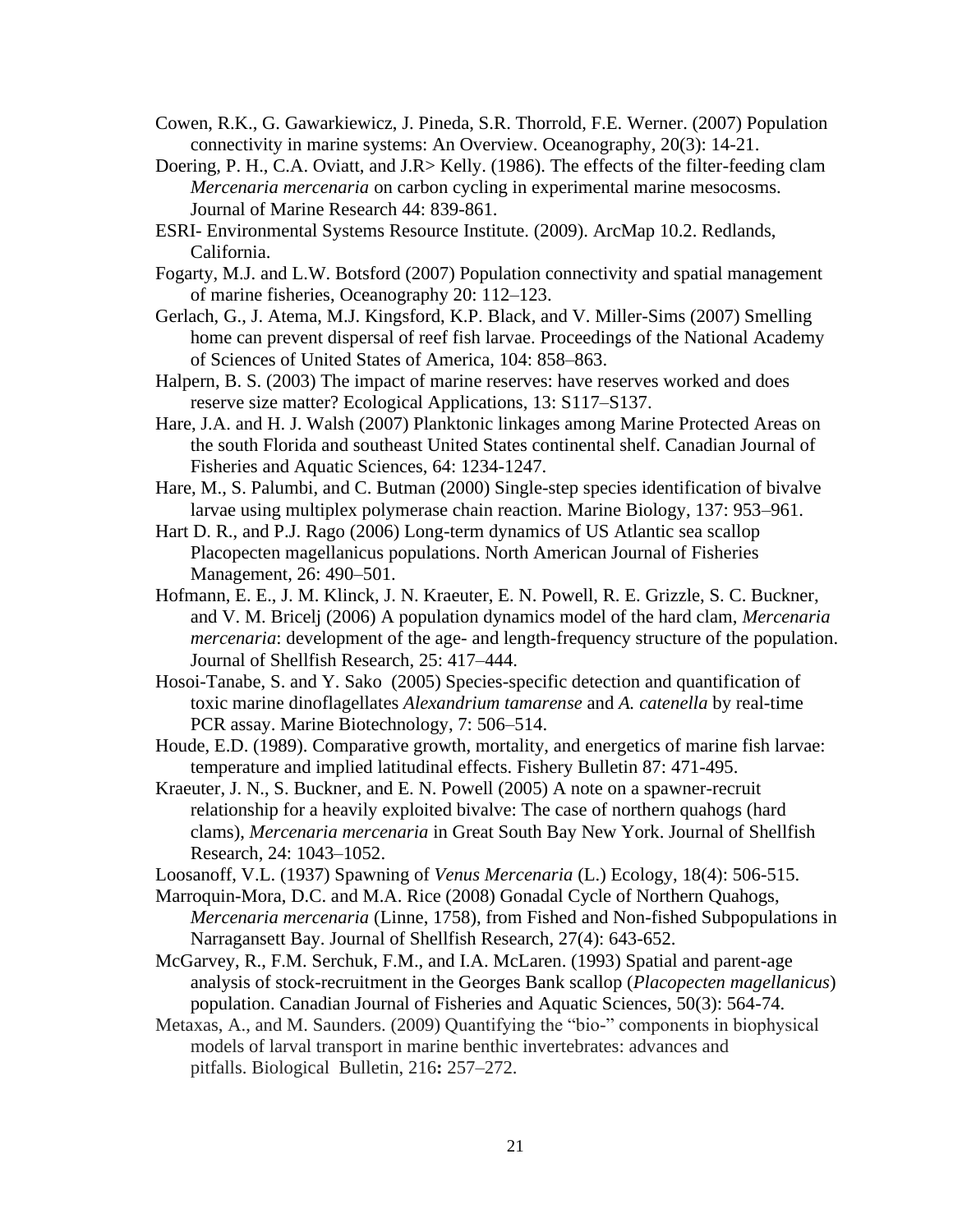- Miller, J. and A. Shanks (2004) Evidence for limited larval dispersal in black rockfish (*Sebastes melanops*): implications for population structure and marine-reserve design. Canadian Journal of Fisheries and Aquatic Science, 61: 1723–1735.
- Murawski, S. A. and F. M. Serchuk (1989) Mechanized shellfish harvesting and its management: the offshore clam fishery of the eastern United States. In: J. F. Caddy, editor. Marine invertebrate fisheries: their assessment and management. New York: John Wiley & Sons. pp. 479–506.
- Murawski S.A., R. Brown, H-L. Lai, P.J. Rago, L. Hendrickson (2000) Large-scale closed areas as a fishery-management tool in temperate marine systems: the Georges Bank experience. Bulletin of Marine Science, 66: 775–798.
- Narragansett Bay Commission (2007) Major Initiatives: Combined Sewer Overflow (CSO).<http://www.narrabay.com/AboutUs/Facilities/MajorInitiatives/CSO.aspx>
- NMFS Northeast Regional Office (2004) NEWS: Commercial Fisheries Revenues for Northeast Coastal States Total \$1.032 Billion in 2003. NR04.15.
- North, E. W., Z. Schlag, R. R. Hood, M. Li, L. Zhong, T. Gross, and V. S. Kennedy (2008) Vertical swimming behavior influences the dispersal of simulated oyster larvae in a coupled particle-tracking and hydrodynamic model of Chesapeake Bay. *Marine Ecology Progress Series,* 359: 99-115.
- Newell, R.I.E. (2004) Ecosystem influences of natural and cultivated populations of suspension-feeding bivalve mollusks: A Review. Journal of Shellfish Research, 23(1): 51-61.
- NRC (2001) Marine Protected Areas: Tools for Sustaining Ocean Ecosystems. Washington, D.C.: National Academy Press 272 pp.
- Oczkowski, A.J., C.W. Hunt, K. Miller, C. Oviatt, S.W. Nixon, and L. Smith. (2016) Comparing Measures of Estuarine Ecosystem Production in a Temperate New England Estuary. Estuaries and Coasts, 39(6): 1827–1844.
- Oczkowski, A.J., S.W. Nixon, P.DiMilla, M.E.Q. Pilson, C. Thornber, S.L. Granger, B.A. Buckley, R. Mckinney, J. Chaves, and K.M. Henry. (2008) On the distribution and trophic importance of anthropogenic nitrogen in Narragansett Bay; an assessment using stable isotopes. Estuaries and Coasts, 31:53-69.
- Perino, L. L., D. K. Padilla, and M. H. Doall (2008) Testing the accuracy of morphological identification of northern quahog larvae. Journal of Shellfish Resources, 27: 1081– 1085.
- Personal communication from the National Marine Fisheries Service, Fisheries Statistics Division, Silver Spring, MD
- Pfeiffer-Herbert, A.S., C.R. Kincaid, D.L. Bergondo, R.A. Pockalny. (2015). Dynamics of wind-driven estuarine-shelf exchange in the Narragansett Bay estuary. Continental Shelf Research 105:42-59.
- Rhode Island Department of Environmental Management (RIDEM). (2016). Fixed-Site Monitoring Stations Network Data. Providence, RI. Available at http://www.dem.ri.gov/programs/emergencyresponse/bart/netdata.php. (last accessed on 12 December 2016).
- Rice, M.A., C. Hickox and I. Zehra. 1989. Effects of intensive fishing effort on the population structure of quahogs, Mercenaria mercenaria (L.) in Narragansett Bay. Journal of Shellfish Research 8:445-454.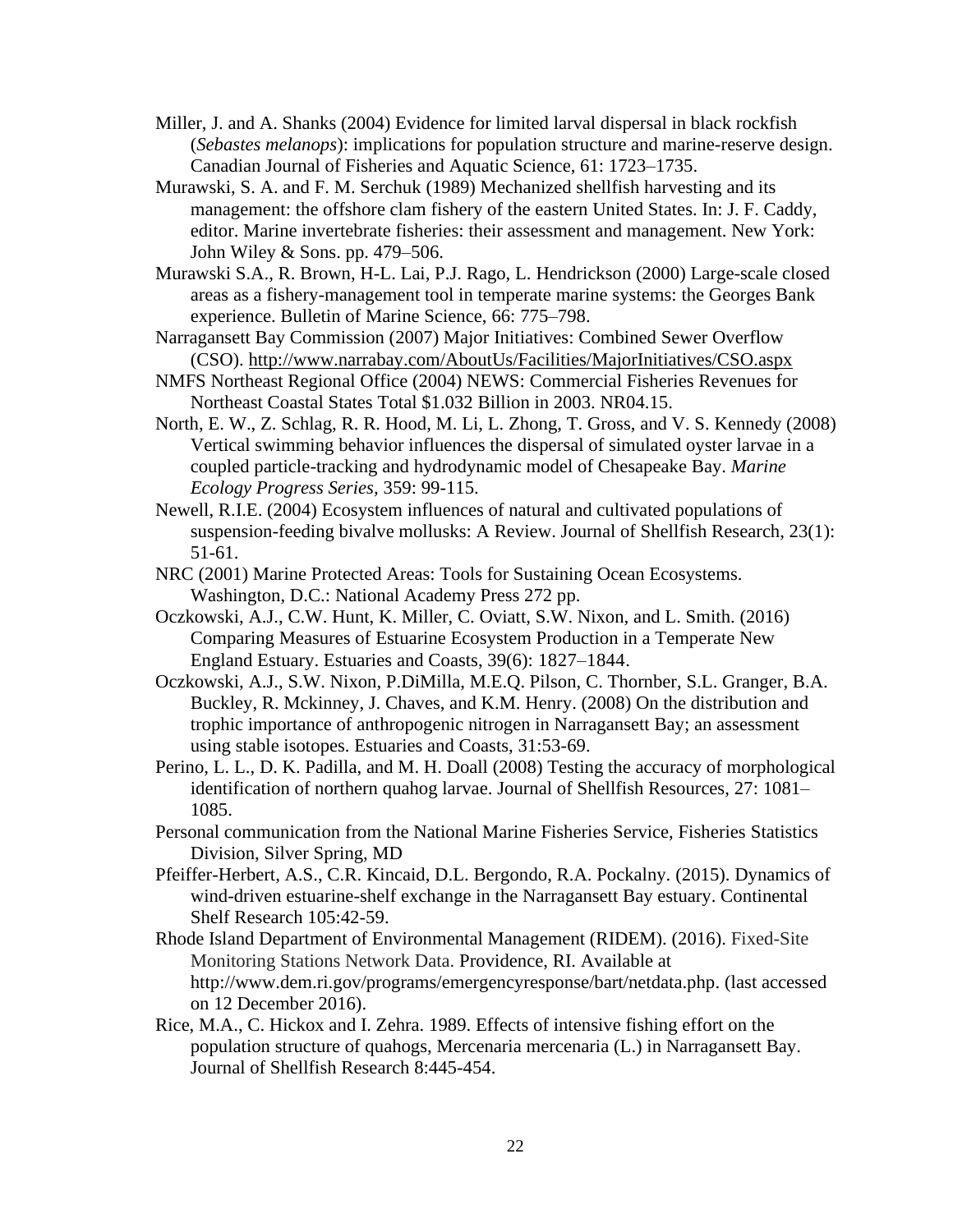- Pineda, J., J.A. Hare and S. Sponaugle (2007) Larval dispersal and transport in the coastal ocean and consequences for population connectivity. Oceanography, **20**: 22–39.
- Pawlik, J. and C. Butman (1993) Settlement of a marine tube worm as a function of current velocity: interacting effects of hydrodynamics and behavior. Limnology and Oceanography, 38: 1730–1740.
- Reyns, N. B., D. B. Eggleston and R. A. Luettich (2007) Dispersal dynamics of post-larval blue crabs, Callinectes sapidus, within a wind-driven estuary. Fisheries Oceanography, 16:257–272.
- Rhode Island Department of Environmental Management, Division of Fish and Wildlife (2008) Rhode Island Marine Fisheries Stock Status and Management. 37pp.
- Rhode Island Department of Environmental Management, Division of Fish and Wildlife (2009) 2010 Management Plan for the Shellfish Fishery Sector. 13 pp.
- Rodgers, J. (2008) Circulation and Transport in Upper Narragansett Bay. MS Thesis. University of Rhode Island. Narragansett, RI.
- Scheltema, R.S. (1995) The relevance of passive dispersal for the biogeography of Caribbean mollusks.

```
American Malacological Bulletin, 11(2): 99-115.
```
- Stokesbury K. D. E., B.P. Harris, M.C. Marino, and J.I. Nogueira (2004) Estimation of sea scallop abundance using a video survey in off-shore US waters. Journal of Shellfish Research, 23: 33–40.
- Tian, R. C., C. Chen, K. D. E. Stokesbury, B. J. Rothschild, G. W. Cowles, Q. Xu, S. Hu, B. P. Harris, and M. C. Marino (2009) Dispersal and settlement of sea scallop larvae spawned in the fishery closed areas on Georges Bank. ICES Journal of Marine Science 10(6): 2155-2164.
- Vadopalas, B., J. Bouma, C. Jackels and C. S. Friedman (2006) Application of quantitative PCR for simultaneous identification and quantification of larval abalone. Journal of Experimental Marine Biology and Ecology, 334: 219–228.
- Welch, J. and R. Forward (2001) Flood tide transport of blue crab, *Callinectes sapidus*, postlarvae: behavioral responses to salinity and turbulence. Marine Biology, 139: 911– 918.
- Wight, N., J. Suzuki, B. Vadopalas, and C.S. Friedman (2009) Development and optimization of quantitative PCR assays to aid *Ostrea conchaphila* restoration efforts. Journal of Shellfish Research, 28(1): 33-42.
- Yang, S., S. Lin, G. Kelen, T. Quinn, J. Dick, C. Gaydos, and R. Rothman (2002). Quantitative multiprobe PCR assay for simultaneous detection and identification to species level of bacterial pathogens. Journal of Clinical Microbiology, 40: 3449–3454.
- Zacherl, D.C. Spatial and temporal variation in statolith and protoconch trace elements as natural tags to track larval dispersal. Marine Ecology Progress Series, 290: 145–163. Zhu, F., R. Massana, F. Not, D. Marie and D. Vaulot (2005) Mapping of picoeucaryotes in marine ecosystems with quantitative PCR of the 18S rRNA gene. FEMS Microbiology Ecology, 52:79–92.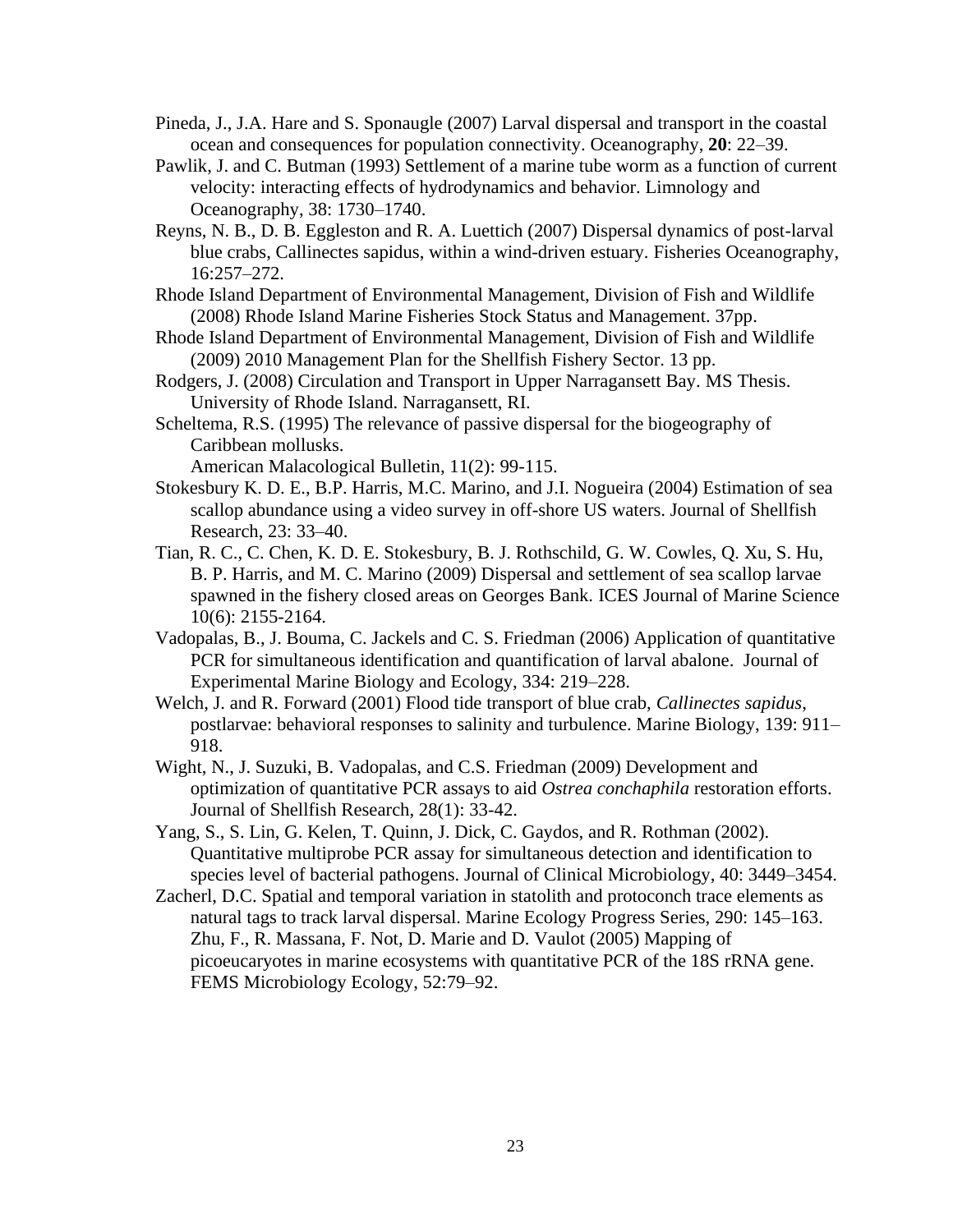

Figure 1. Narragansett Bay sampling stations (white circles) for quahog larvae from June 15 – July 20. Colored regions represent the management style of the area as described in Table 1. Specific areas of the sampling region are indicated on the map with abbreviations: Providence River (PR), Warren River (WR), Greenwich Bay (GB), Greenwich Cove (GC), Apponaug Cove (AC), Warwick Coves (WC), and Potowomut River (PoR). Features of Narragsansett Bay are also labeled for reference: West Passage (WP), East Passage (EP), Prudence Island (PI).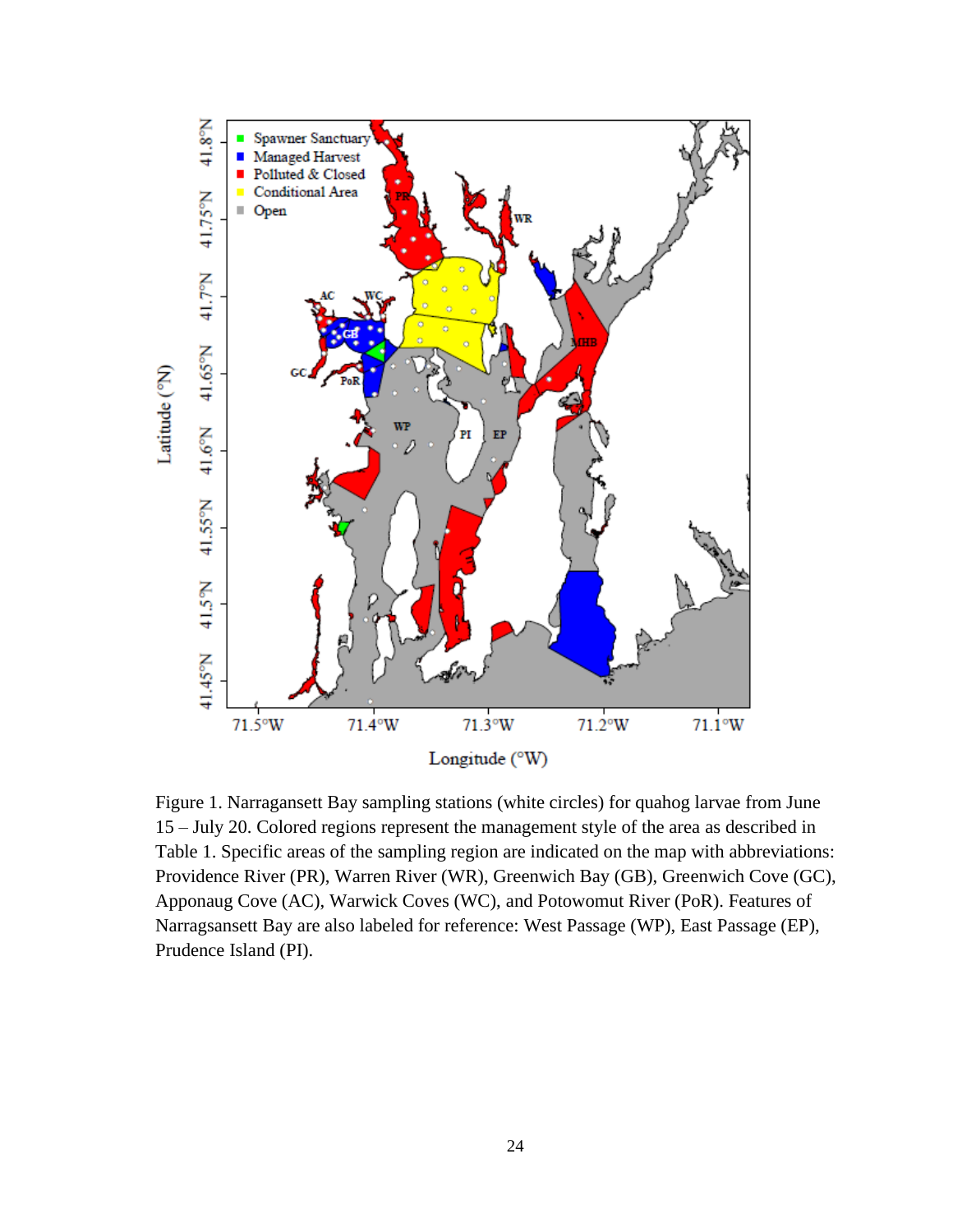

Figure 2. The number of DNA copies per larvae of a given age are plotted on the right hand axis (black dots). The black line is the line of best fit and corresponds to the equation in the upper right-hand corner. The red line corresponds to the percent survival of different aged larvae assuming 95% mortality over the 10-day larval period. The increase in DNA per individual is exactly balanced by individual mortality.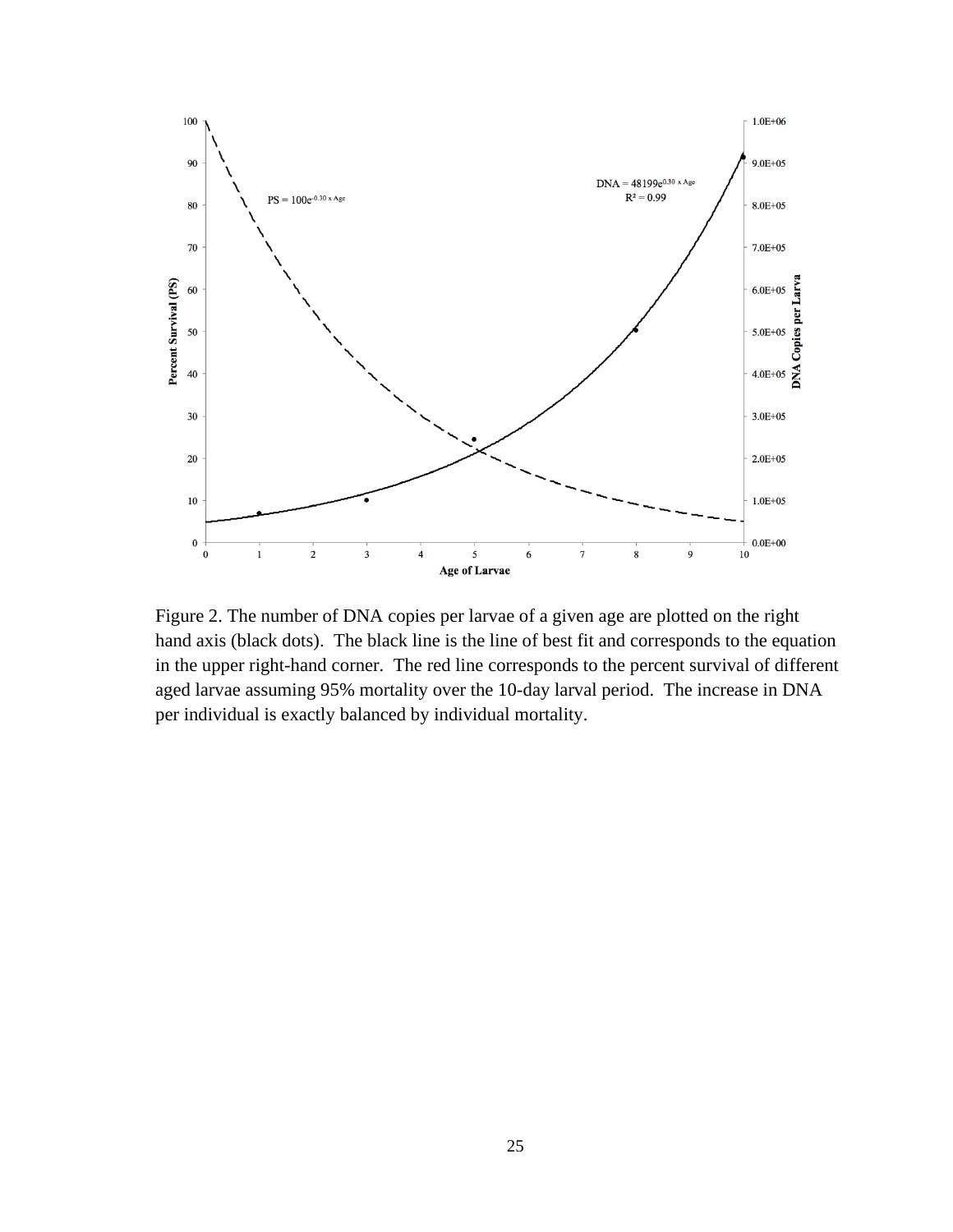

Figure 3. Standard Curve for larvae of 4 different ages. Cycle threshold is inversely proportional to the original amount of DNA in the sample. Figure 4. Maps depicting the number of larvae at each sampling site for individual sampling events (a-f). The size of the circle surrounding a site is directly proportional to the number of larvae estimated in the sample.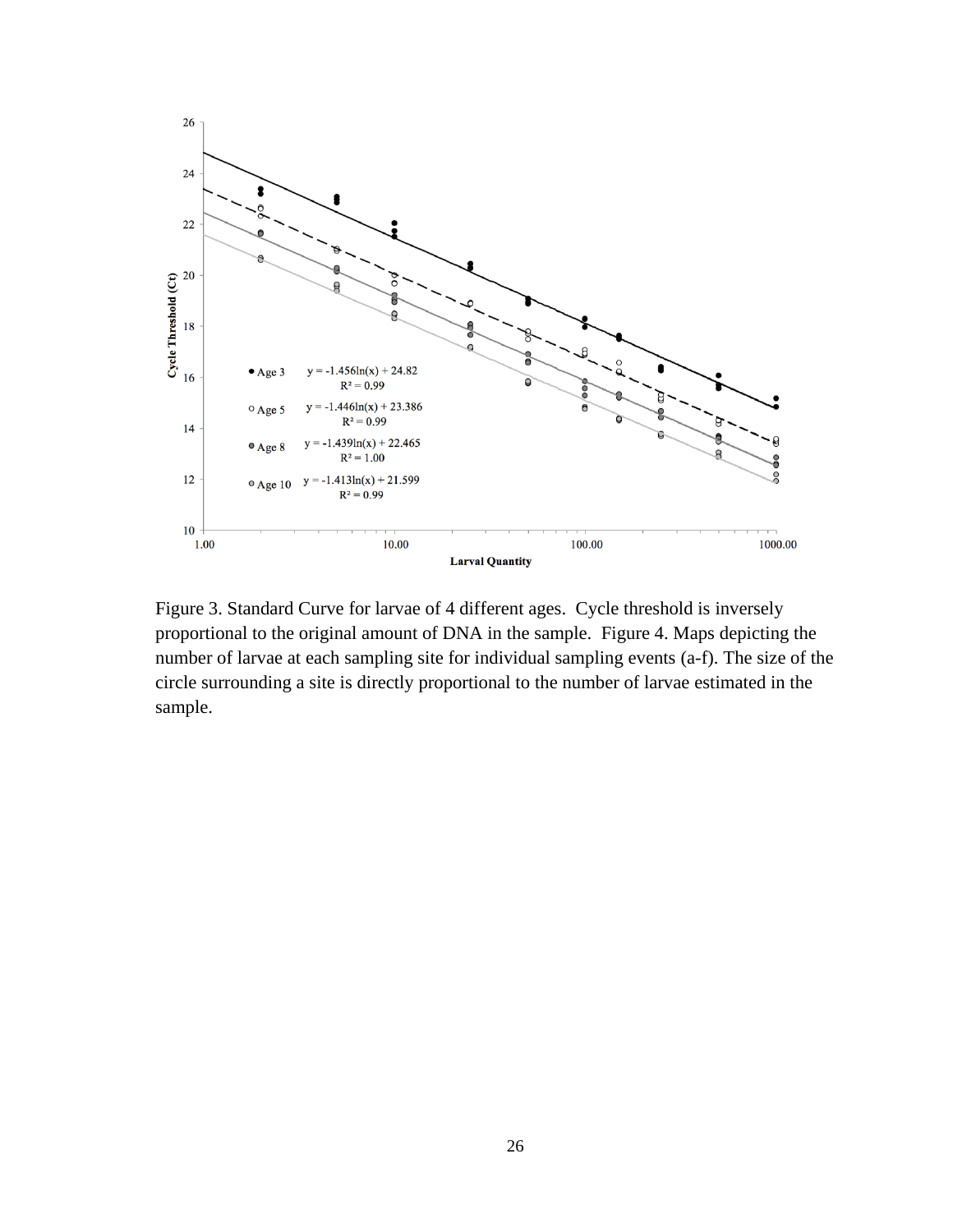

Figure 4. Larval densities (10-day old equivalent,  $\# \text{m}^{-3}$ ) spatially through the sampling period.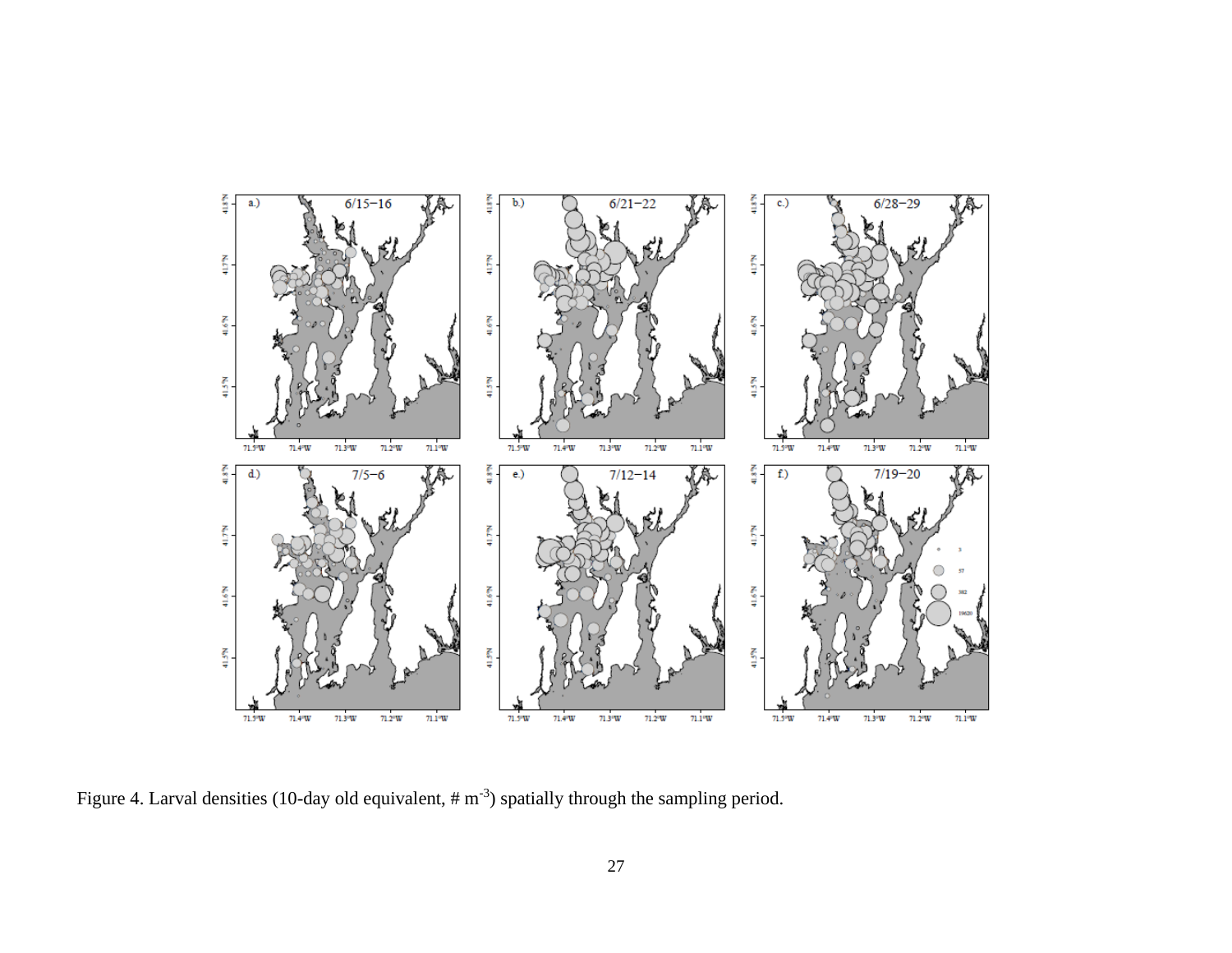

Figure 5. Total densities (age 10-day equivalent) for quahog larvae over Narragansett Bay by sampling period.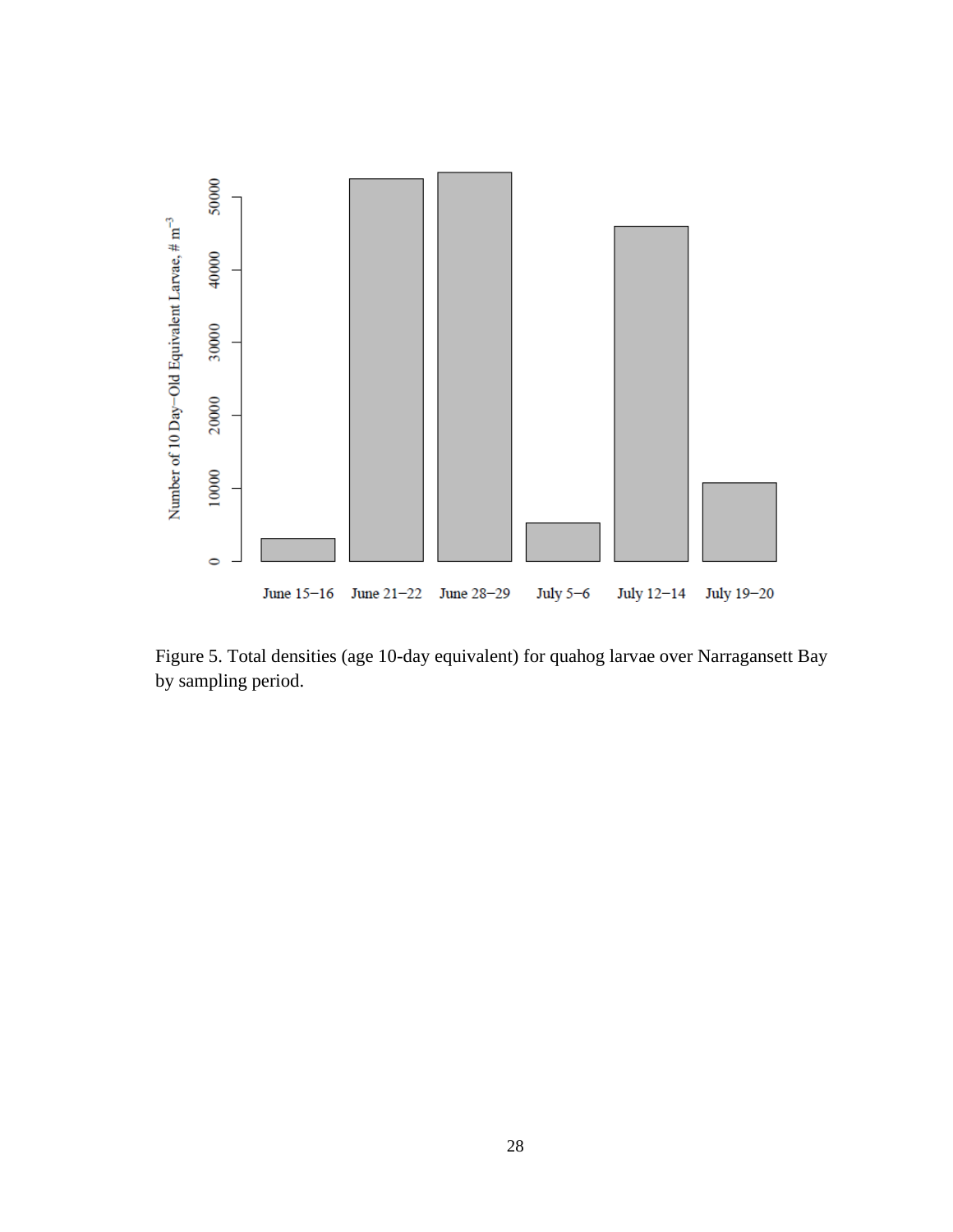

Appendix 1. Dissociation curve for 2-day old larvae. The x-axis shows the melting temperature of dsDNA created during the PCR cycles. Shorter DNA fragments typically have lower melting temperatures. The y-axis is the inverse of fluorescence, which is directly correlated to the quantity of DNA that melts at a specific temperature. The melting temperature of the target PCR product is 80°C The line across the bottom in green represents the ROX reference dye which is not involved in the PCR reactions.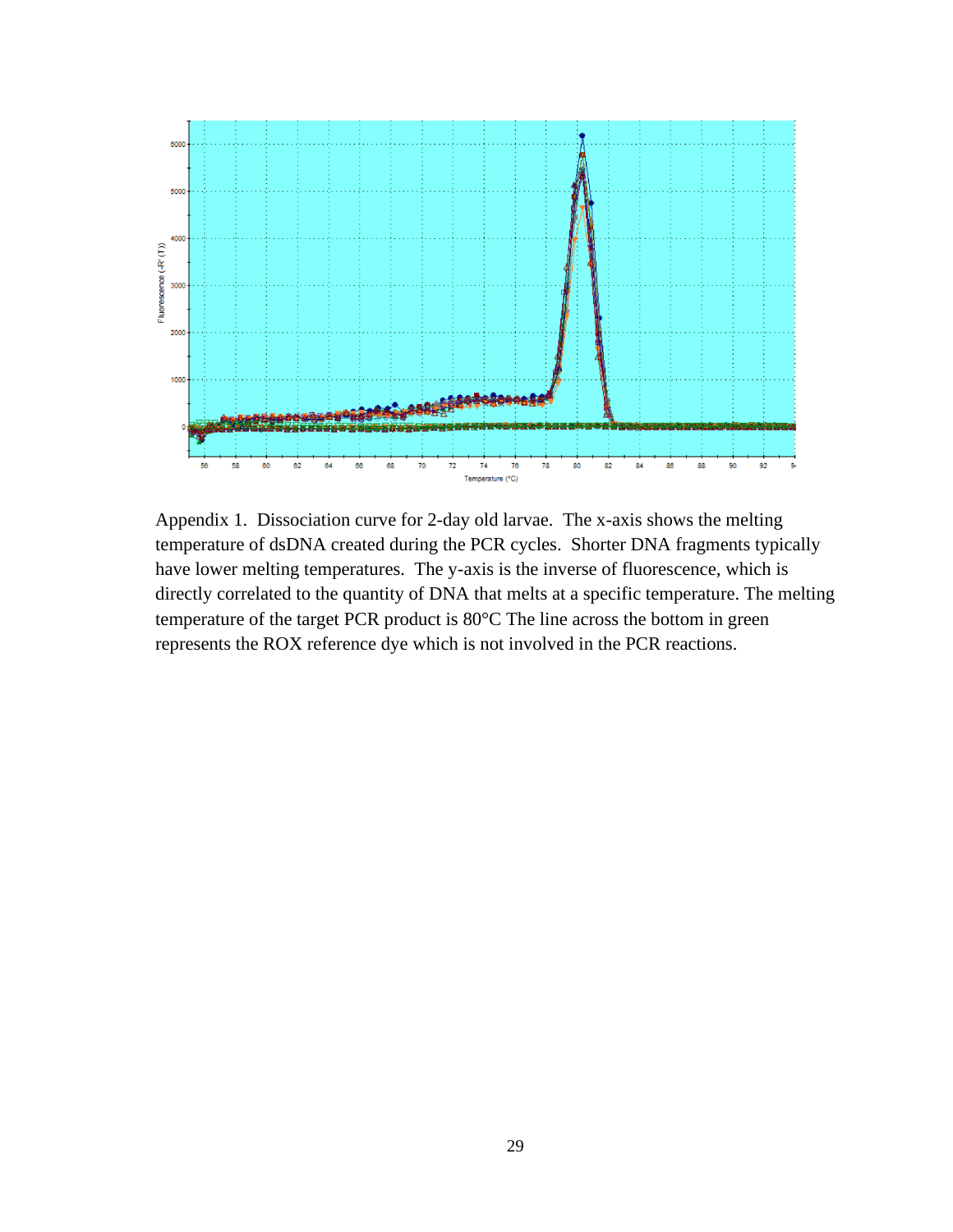

Appendix 2. Standard Curve for 10-day old larvae. The x-axis is the number of larvae on a logarithmic scale. The y- axis is the cycle threshold, or the PCR cycle when fluorescence is detected above a background level. The dotted lines represent a 95% confidence interval. Since the x-axis is on a logarithmic scale, measurements are more precise at the lower end of the spectrum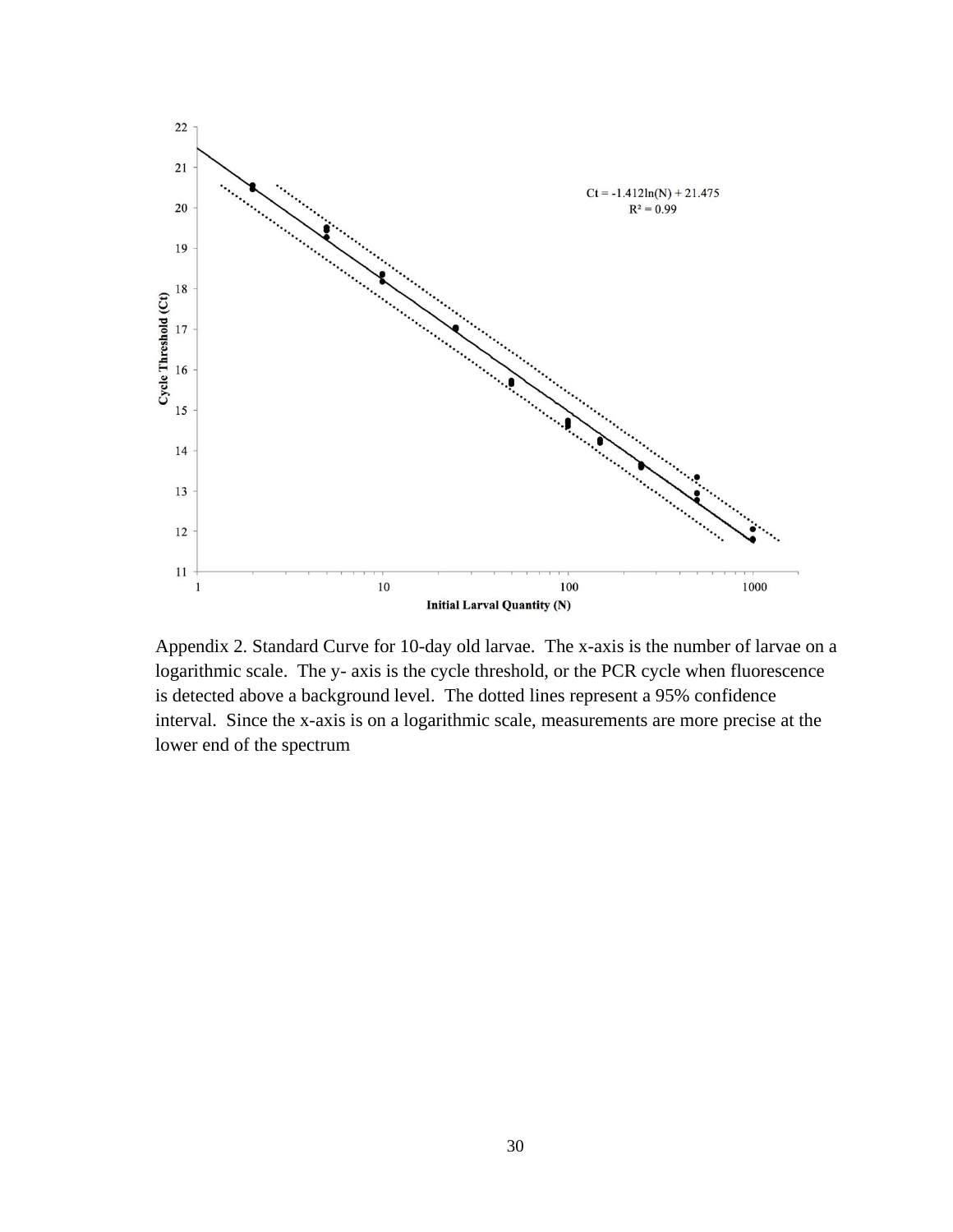| Area Type                         | Area Description                                                                                                    |  |  |  |  |
|-----------------------------------|---------------------------------------------------------------------------------------------------------------------|--|--|--|--|
| Conditional Areas                 | Harvesting allowed except under<br>conditions caused by rainfall, was tewater<br>discharges, or indicator pathogens |  |  |  |  |
| Closed Areas                      | Harvesting prohibited due to pollution                                                                              |  |  |  |  |
| <b>Open Areas</b>                 | Harvesting allowed year around with one<br>set catch limit                                                          |  |  |  |  |
| <b>Shellfish Management Areas</b> | Harvesting allowed, yet seasonal and<br>daily closures, and reduced catch limit                                     |  |  |  |  |
| <b>Spawner Sanctuary</b>          | Harvesting prohibited to aid in<br>replenishing the stock                                                           |  |  |  |  |

Table 1. Description of general shellfishing area types in Narragansett Bay, RI.